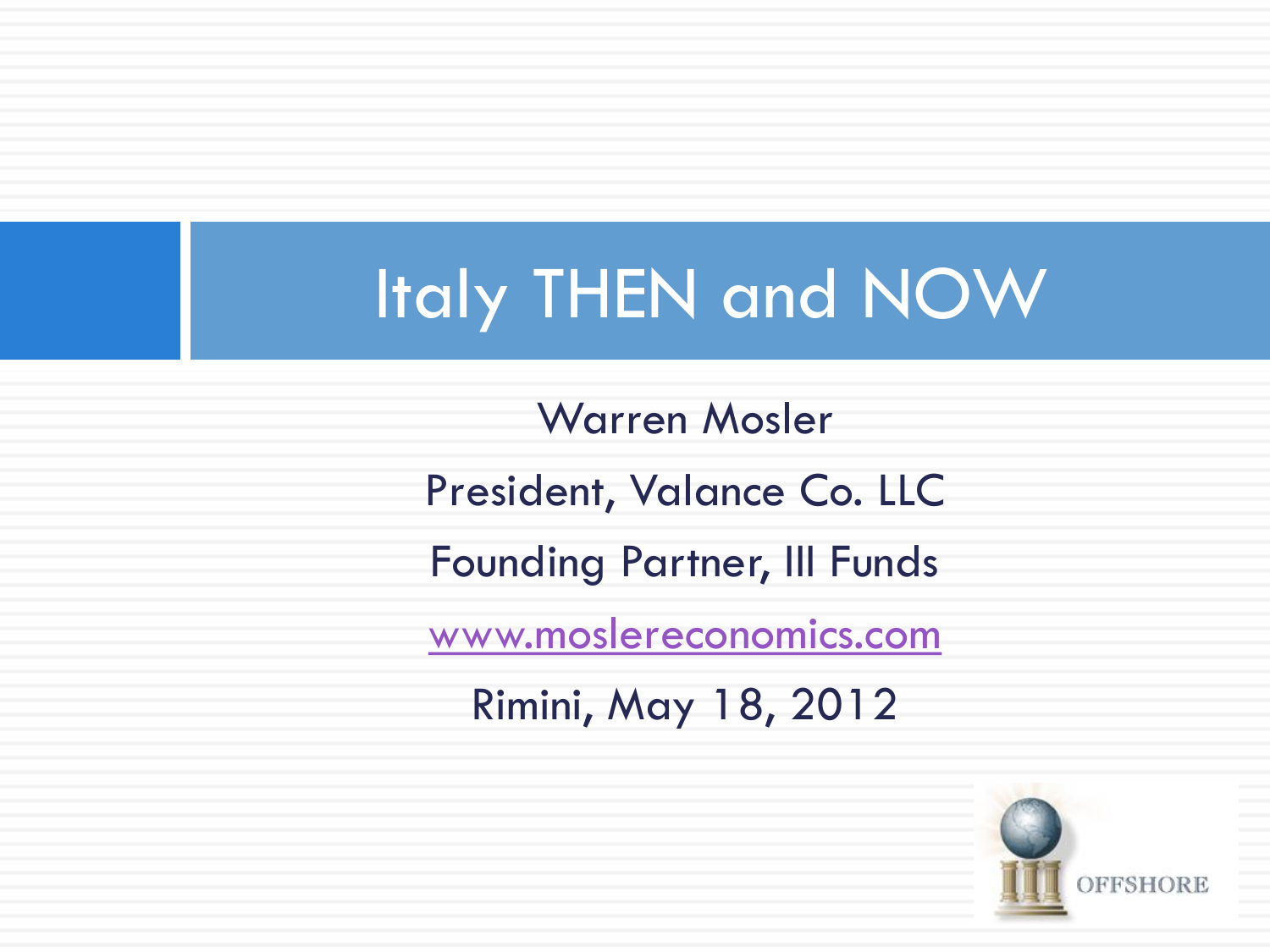## Review and Conclusion



- $\triangleright$  Italy THEN was the issuer of its currency and, as such, the solvency problem was of perception only. Therefore, the solution was to ignore the imagined problem.
- $\triangleright$  Italy NOW is a currency user, with an impossible debt ratio and an actual solvency problem. The solution to the solvency issue is the support of the ECB, the issuer of the currency, or Mosler Bonds.
- > Italy NOW, and the euro zone in general, also has an unemployment problem, currently requiring a relaxation of the SGP deficit limits, along with ECB support or Mosler Bonds to obviate solvency issues.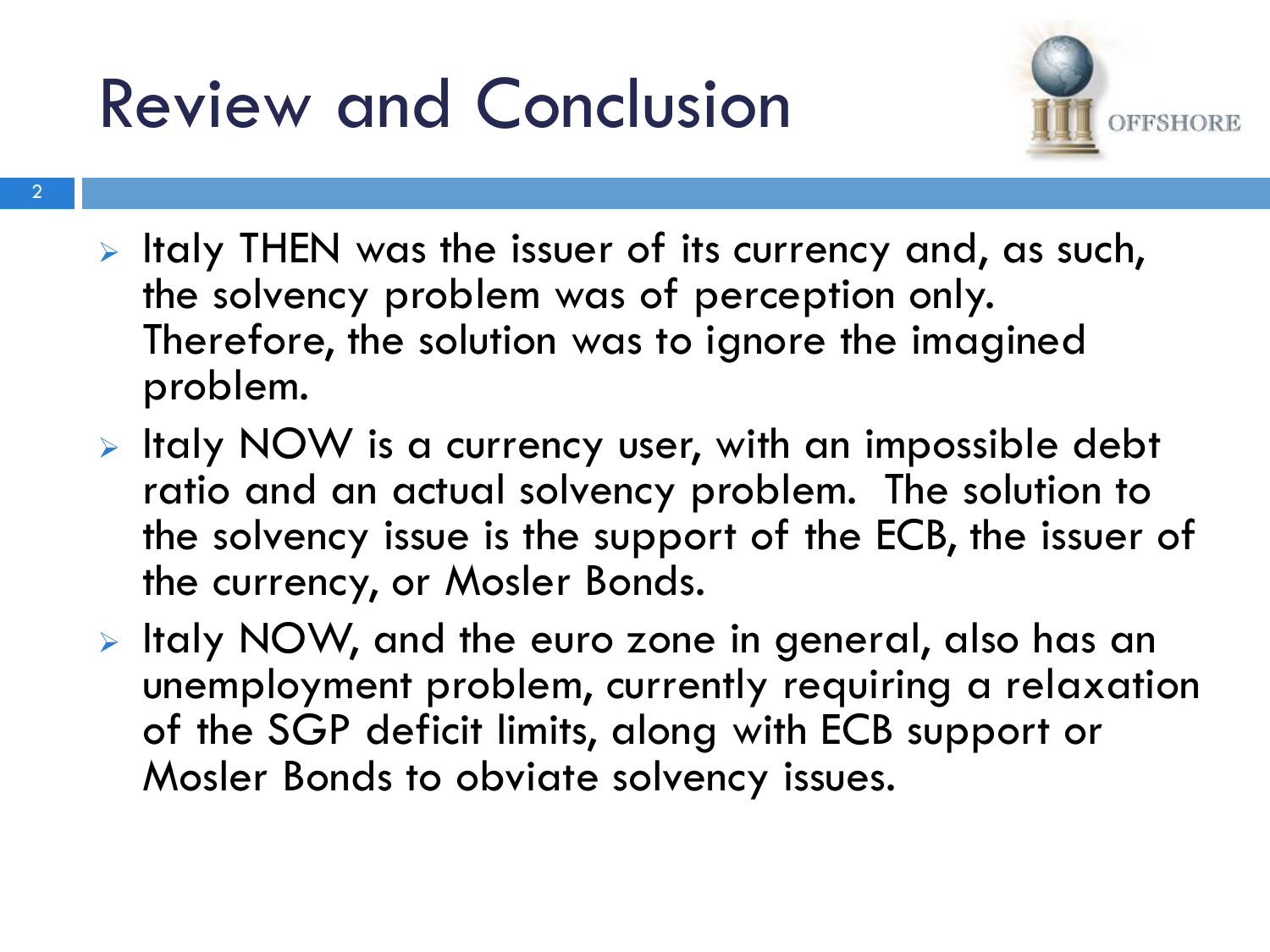#### Macro vs Micro



- ▶ Send 100 dogs into a room with only 95 bones in it
- **5 will come back without bones**
- $\triangleright$  Education, training and individual effort, while beneficial, don't change that outcome
- *Unemployment is a case of dogs and bones*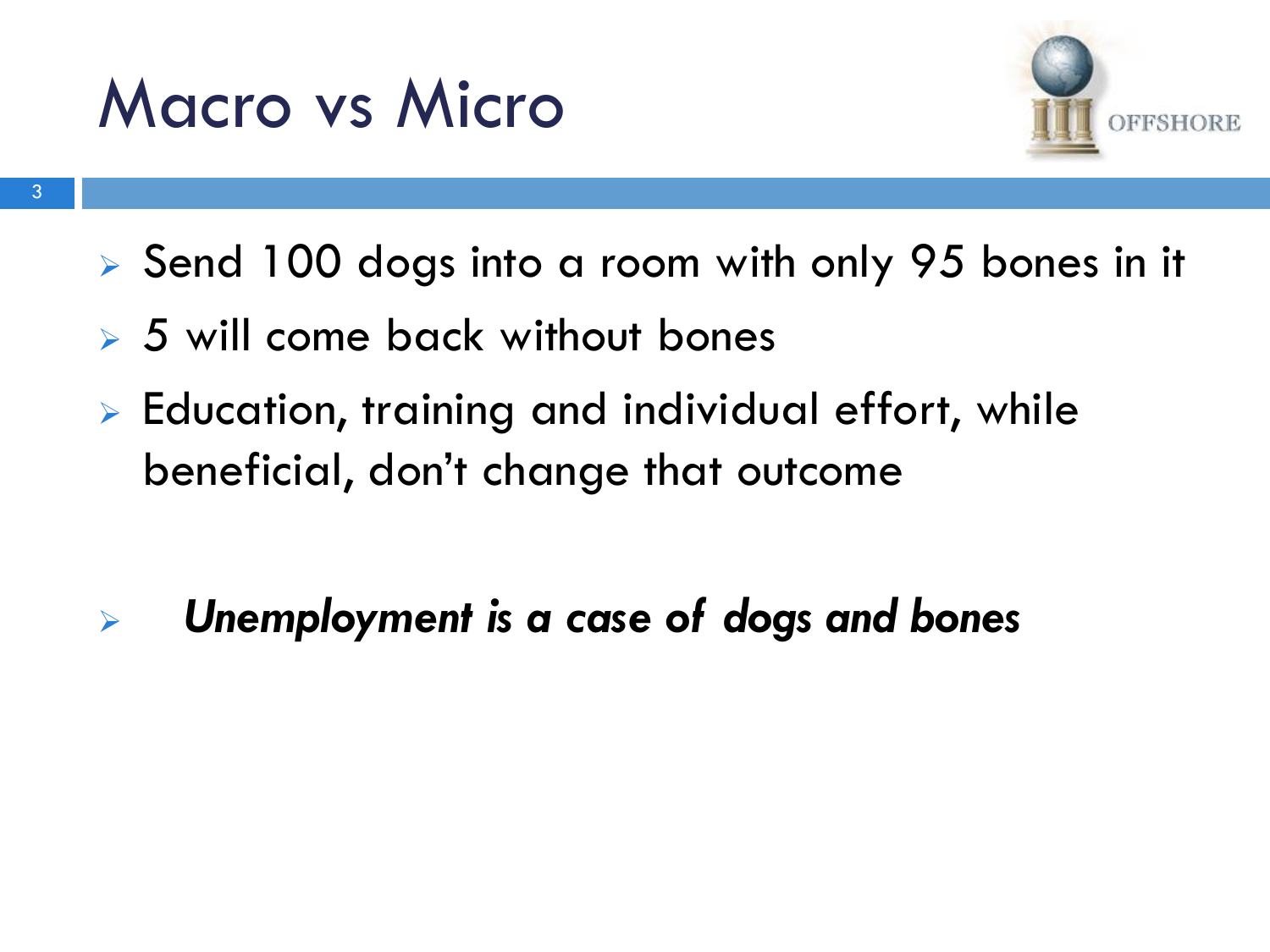# Tax Driven Currency



- Government desires to provision itself
- Government decrees tax liabilities payable in its currency of issue
- **> Tax liabilities create sellers of real goods and** services in exchange for the needed currency
- Government can then spend its otherwise worthless currency to provision itself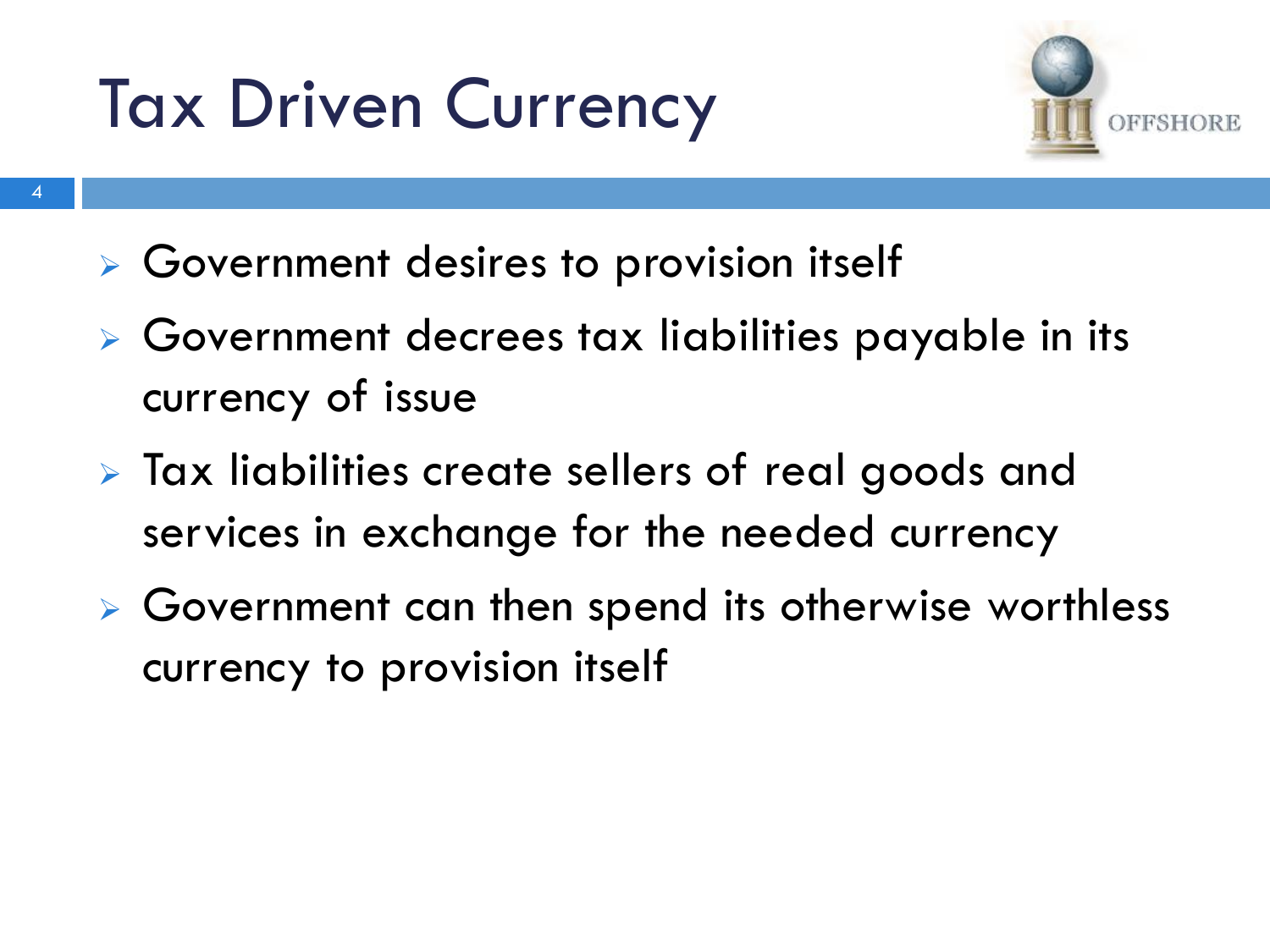Turning Paper into Money



- My business cards have no intrinsic value
- $\triangleright$  Requiring them as a tax to exit this room, properly enforced, in the first instance causes unemployment
- $\triangleright$  The value of my cards, once I impose a tax, is what I demand, at the margin, in exchange for the needed cards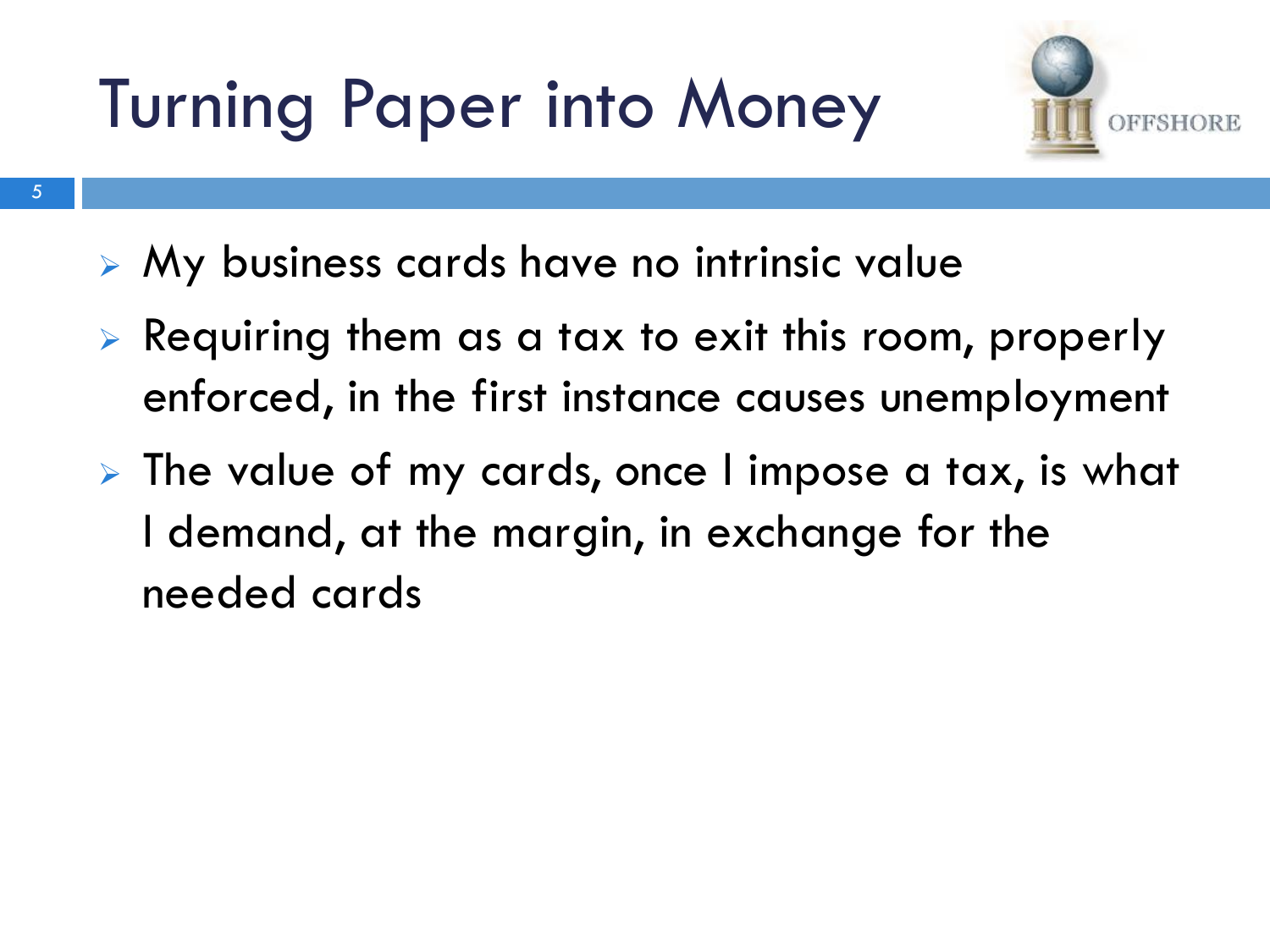Turning Paper into Money (cont.)



- As issuer, I have to spend them first to be able to collect them as taxes or to borrow them
- Any desire to save my cards means I can spend more than I tax
- My deficit- spending more cards than I collect- is exactly equal to the cards saved by everyone else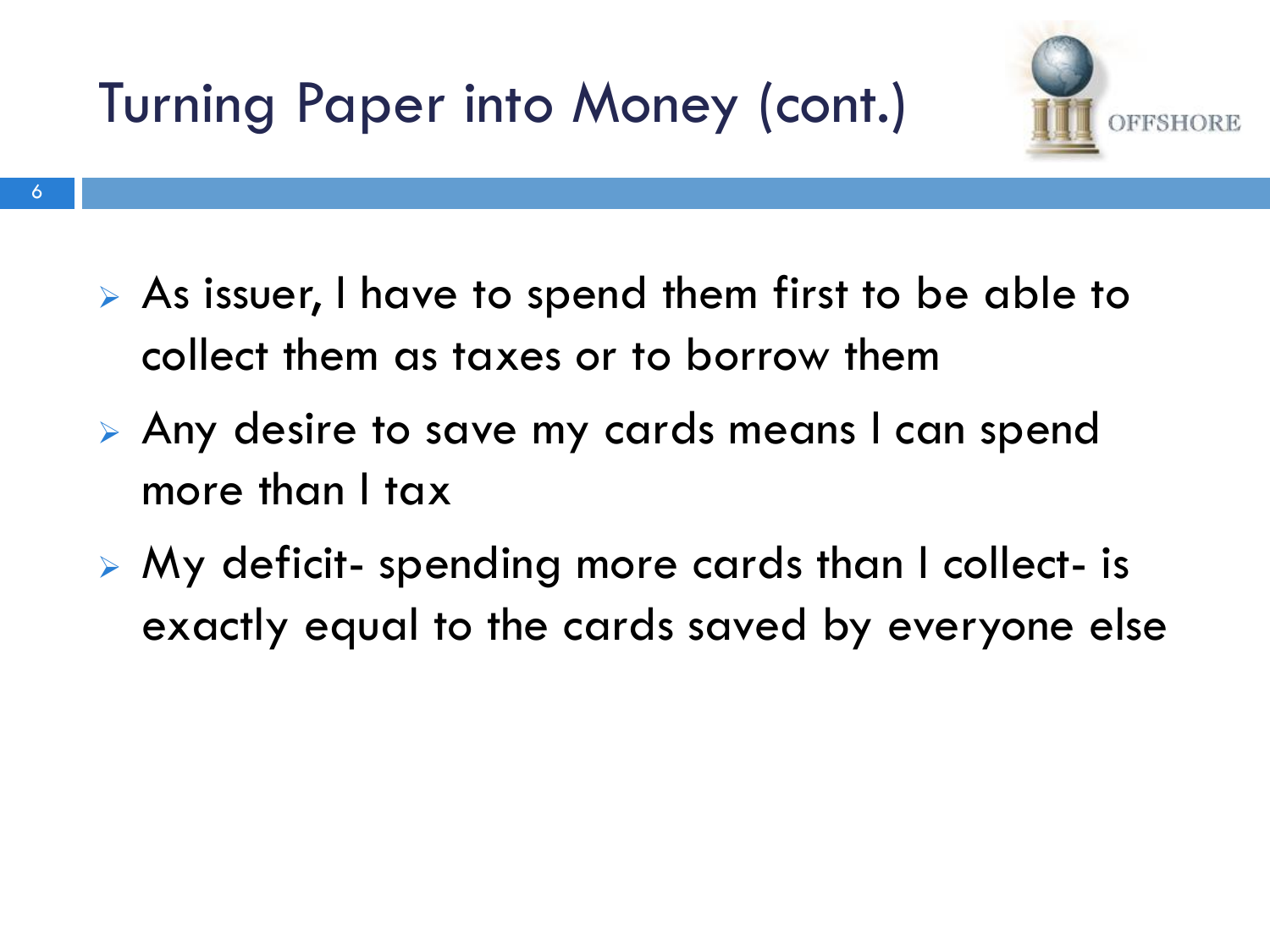



#### **>**Unemployment is the

#### evidence that deficit spending is

 $\triangleright$  too low to meet the need to pay taxes and the desires to net save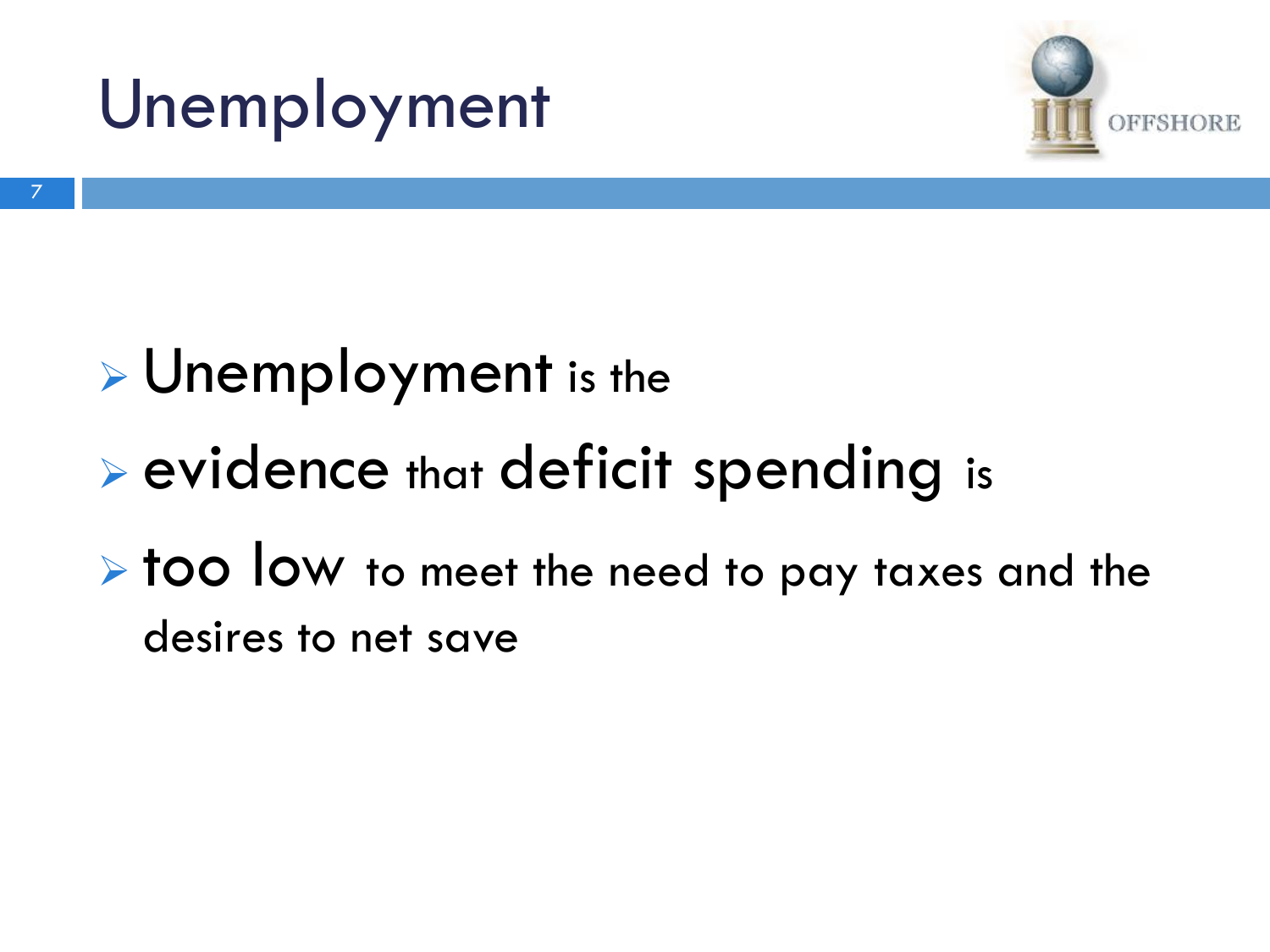



- 8
- Double digit short and long term interest rates
- $\triangleright$  Debt to GDP well over 100%
- **BTPs 2% over cost of matched lira funding**
- Markets were pricing in default risk
- Academics were certain of default
- The profit potential got my attention!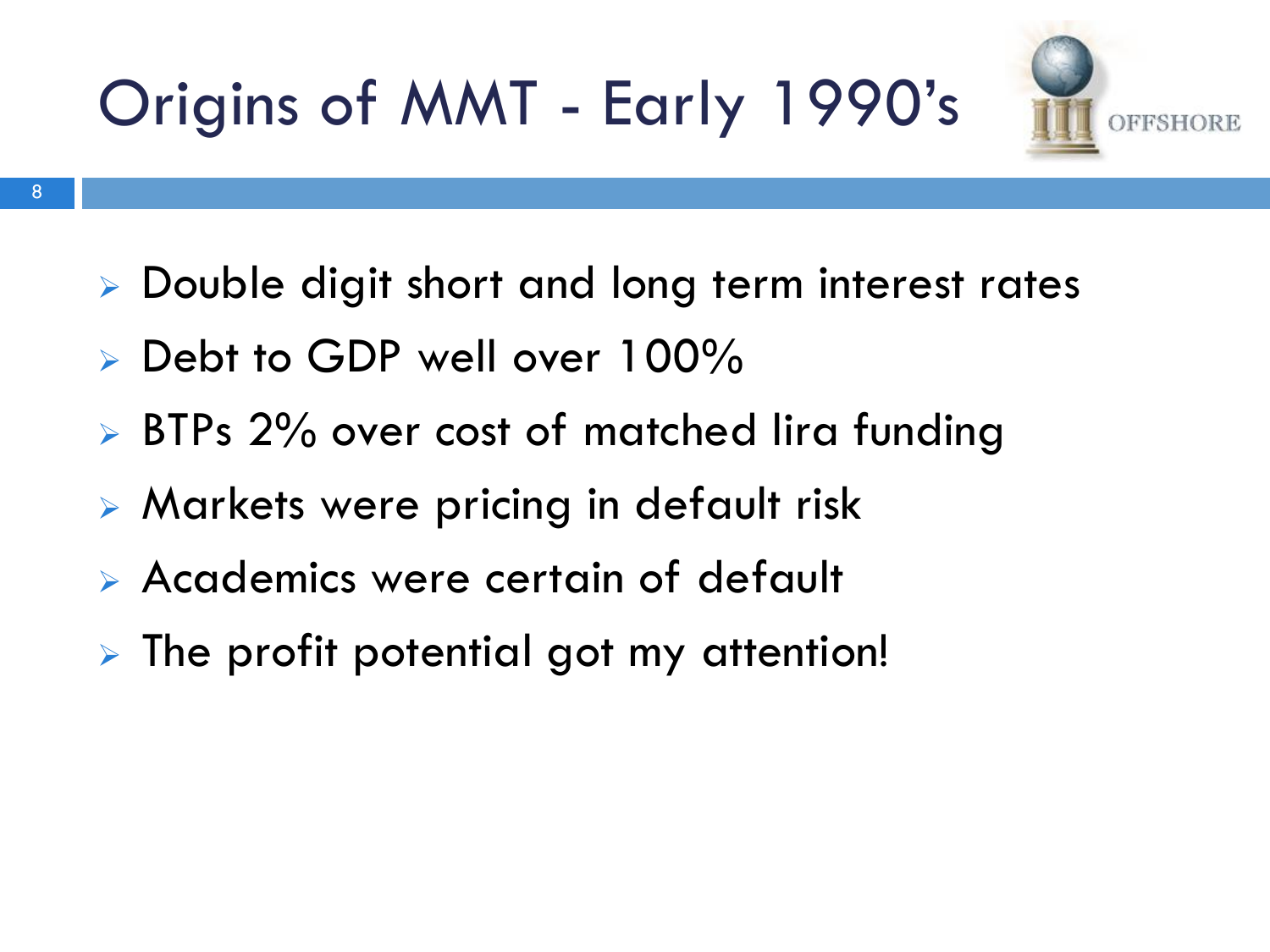# Epiphany!



- ▶ What is the difference between the private sector buying Treasury securities from the Treasury or from the Central Bank?
- $\triangleright$  The funds are wired to the same place
- $\triangleright$  The same securities are owned by the private sector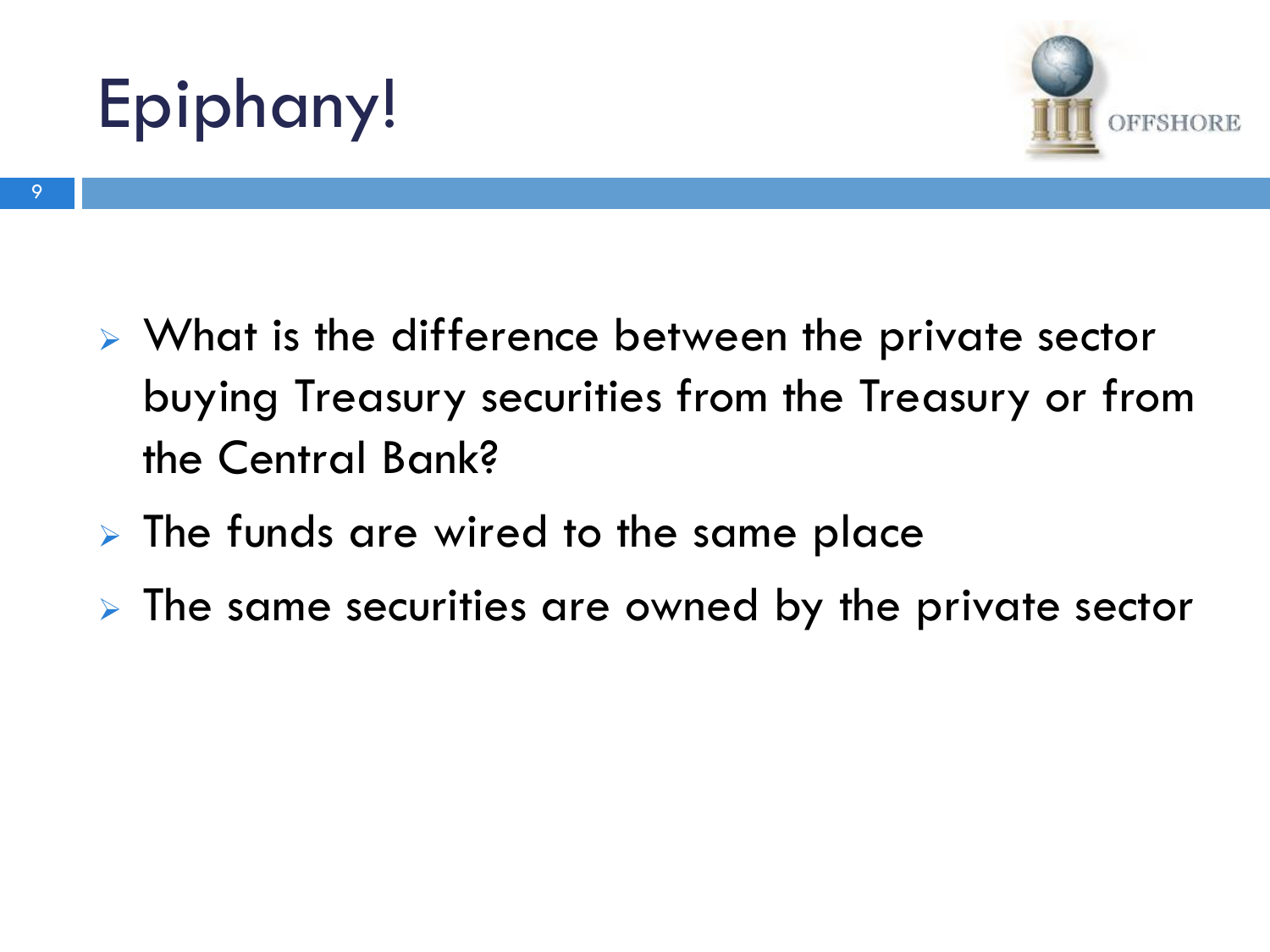# Epiphany! (continued)



- 10
- > There is no difference to the private sector!
- But buying from the Treasury is considered 'fiscal' the funding of expenditures
- $\triangleright$  And the CB selling the same securities is considered 'monetary' - controlling interest rates
- $\triangleright$  They can't both be right the private sector shouldn't care what they call it
- $\triangleright$  It's just how they account for it on 'their side of the ledger'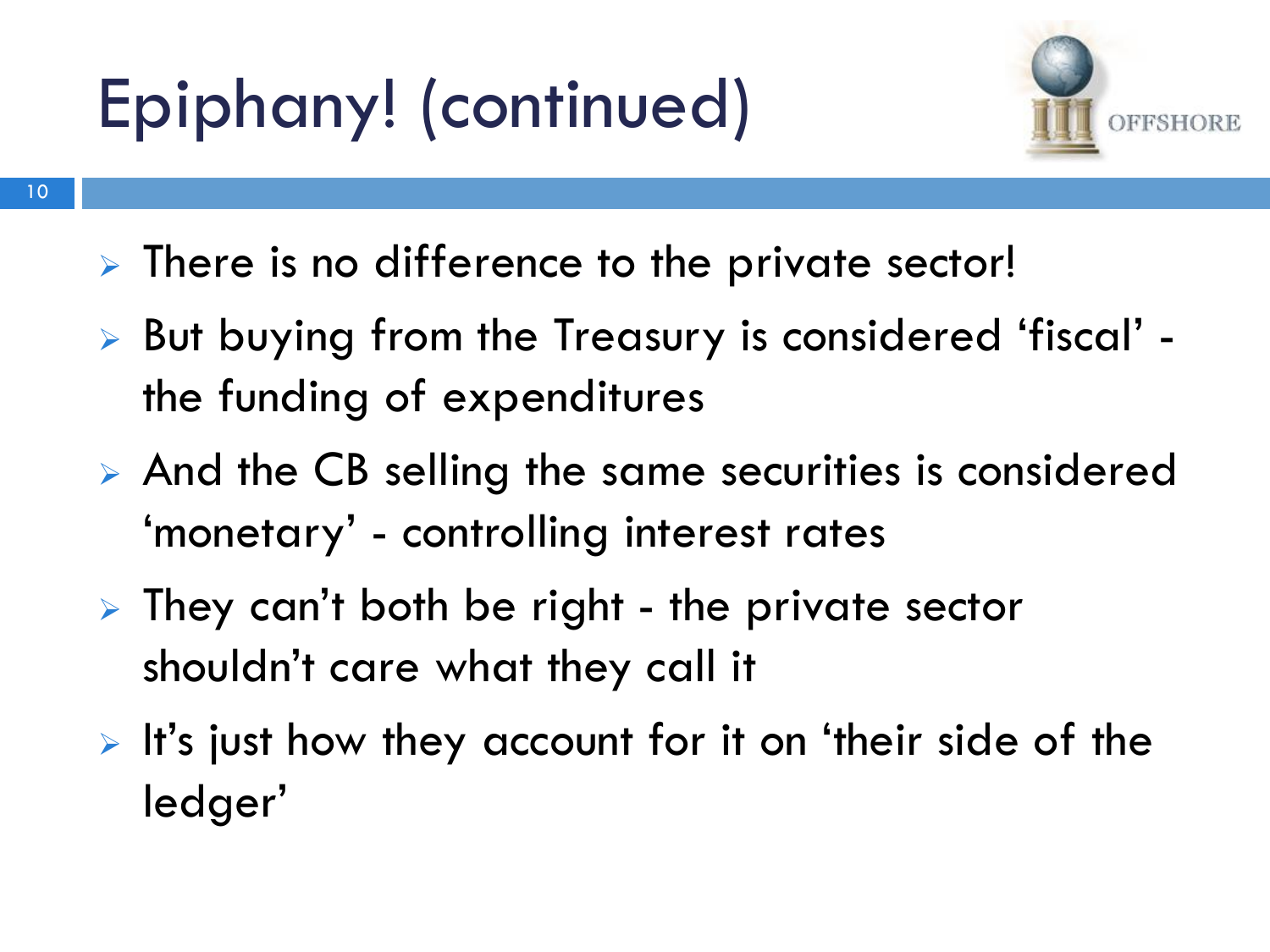# Epiphany! (continued)



- 11
- $\triangleright$  The answer is, it's all monetary
- As discussed with Professor Luigi Spaventa, MOF
- **Example 11 Fig. 2** Italy THEN sold BTP's and CCT's not to fund expenditures, but because if Italy spent lira and didn't issue securities, rates would fall below the Bank of Italy's support rate
- With a floating exchange rate and a fiat currency, funding the deficit was nothing more than what was called a reserve drain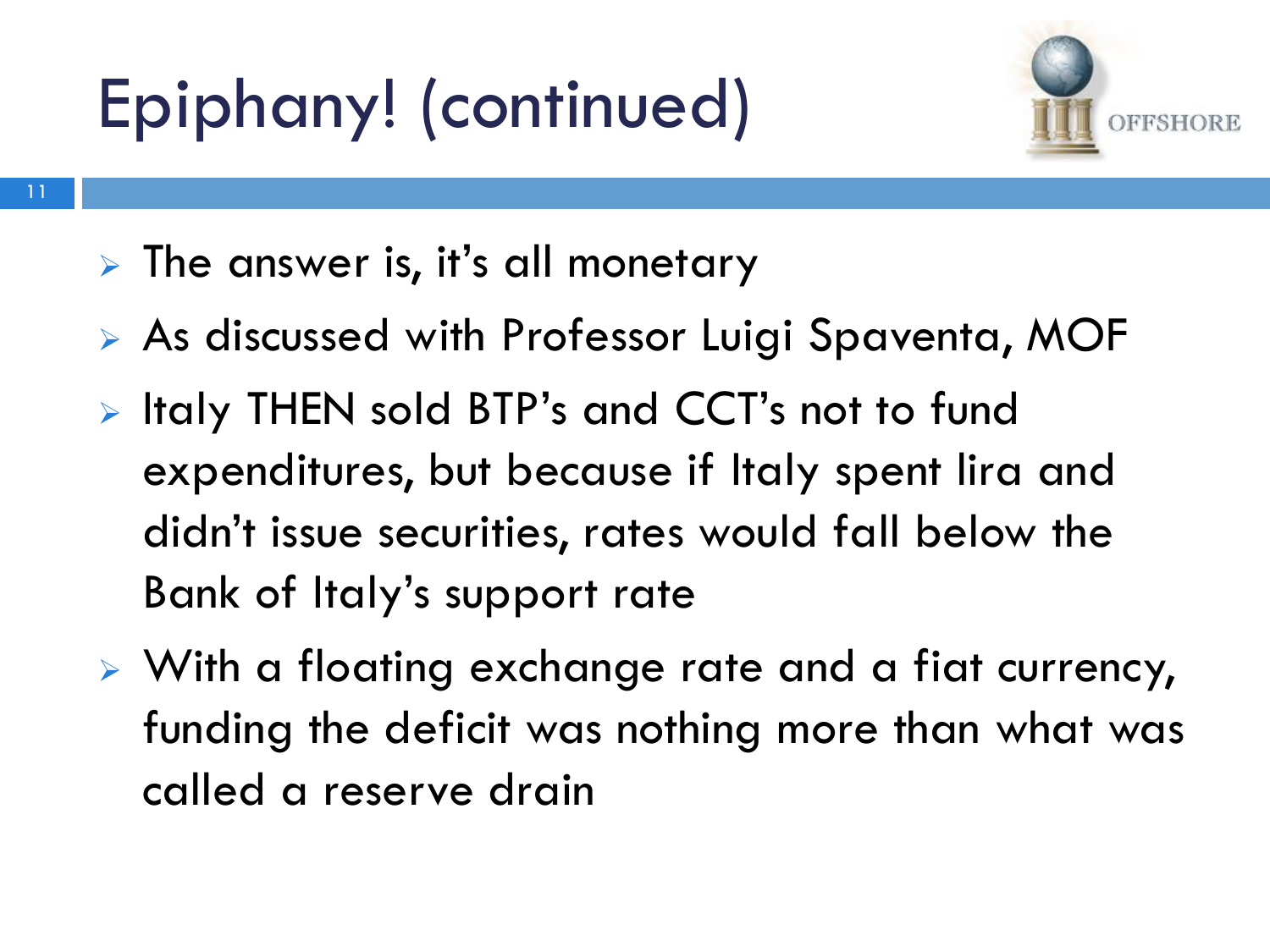

 $\triangleright$  Proclamation following the MMT discussion with Professor Spaventa:

 No extraordinary measures will be taken; all payments will be met on time!

Crisis over!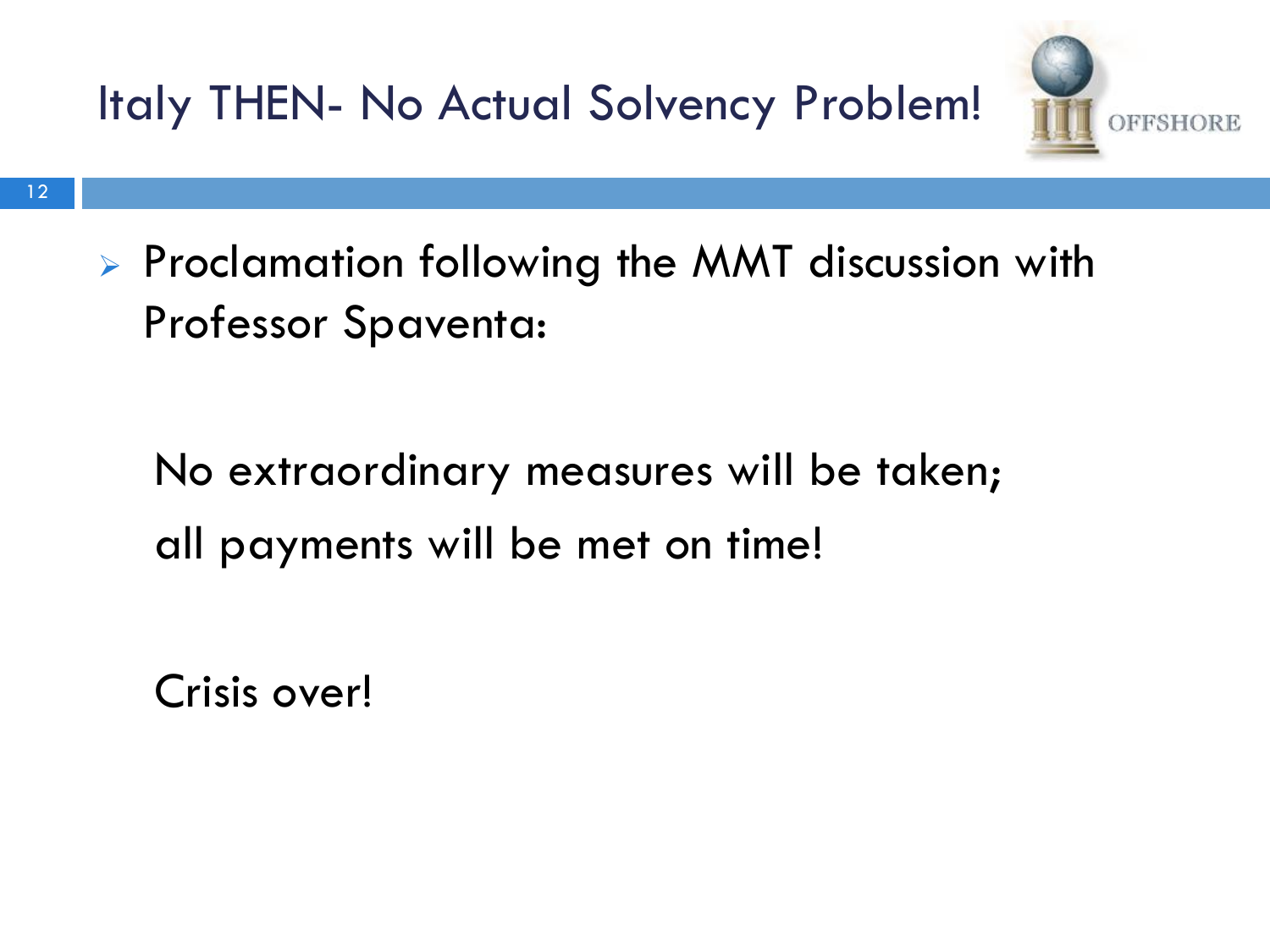## Italy NOW



- $\triangleright$  Same debt to GDP ratio
- Lower annual deficit
- $\triangleright$  Interest rates far lower
- Academics are far less certain of default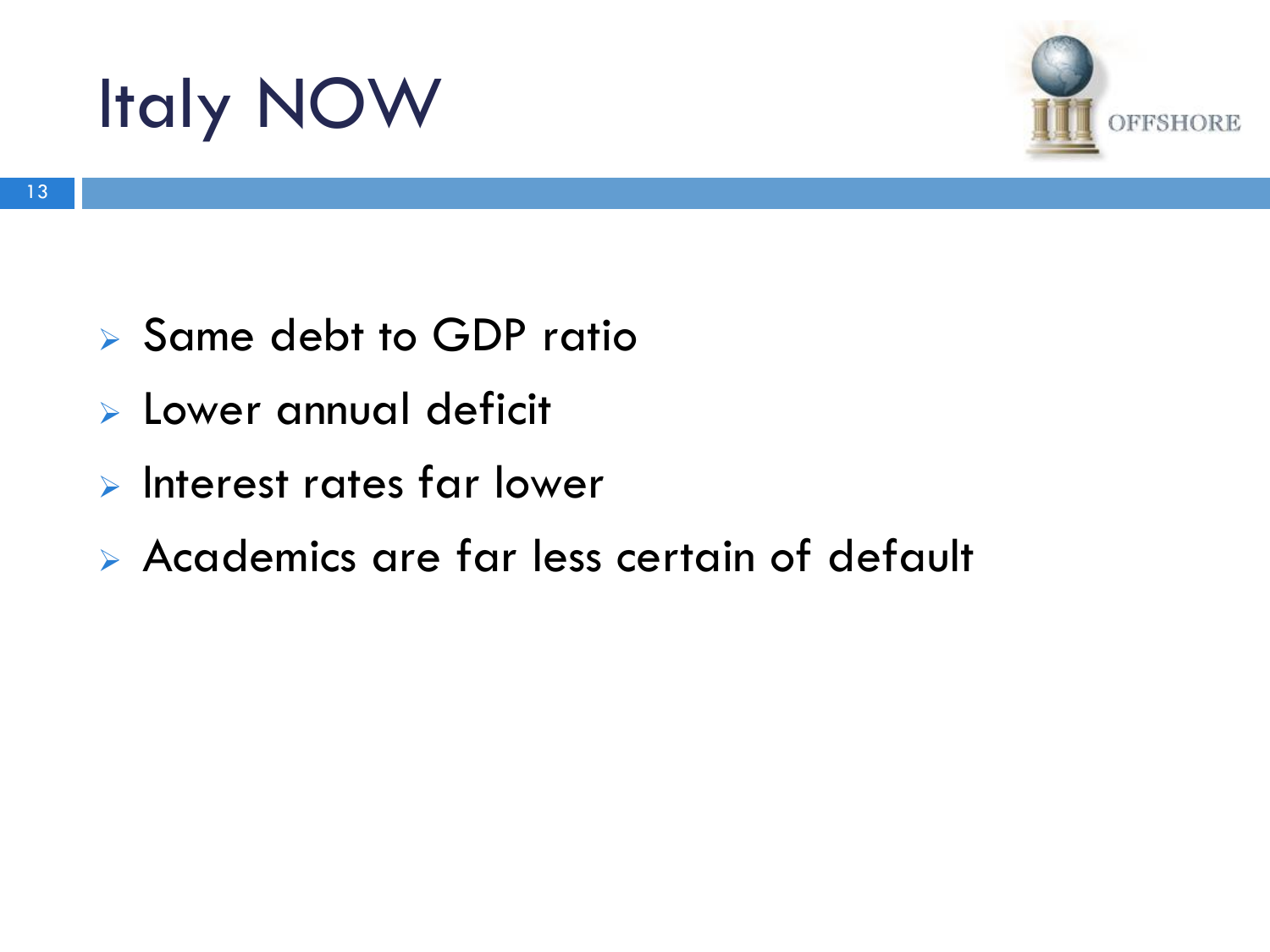### What Has Changed?



- $\triangleright$  Italy THEN was the issuer of its currency, the lira
- Italy NOW is not the issuer of the euro
- > Italy NOW is only a user of the euro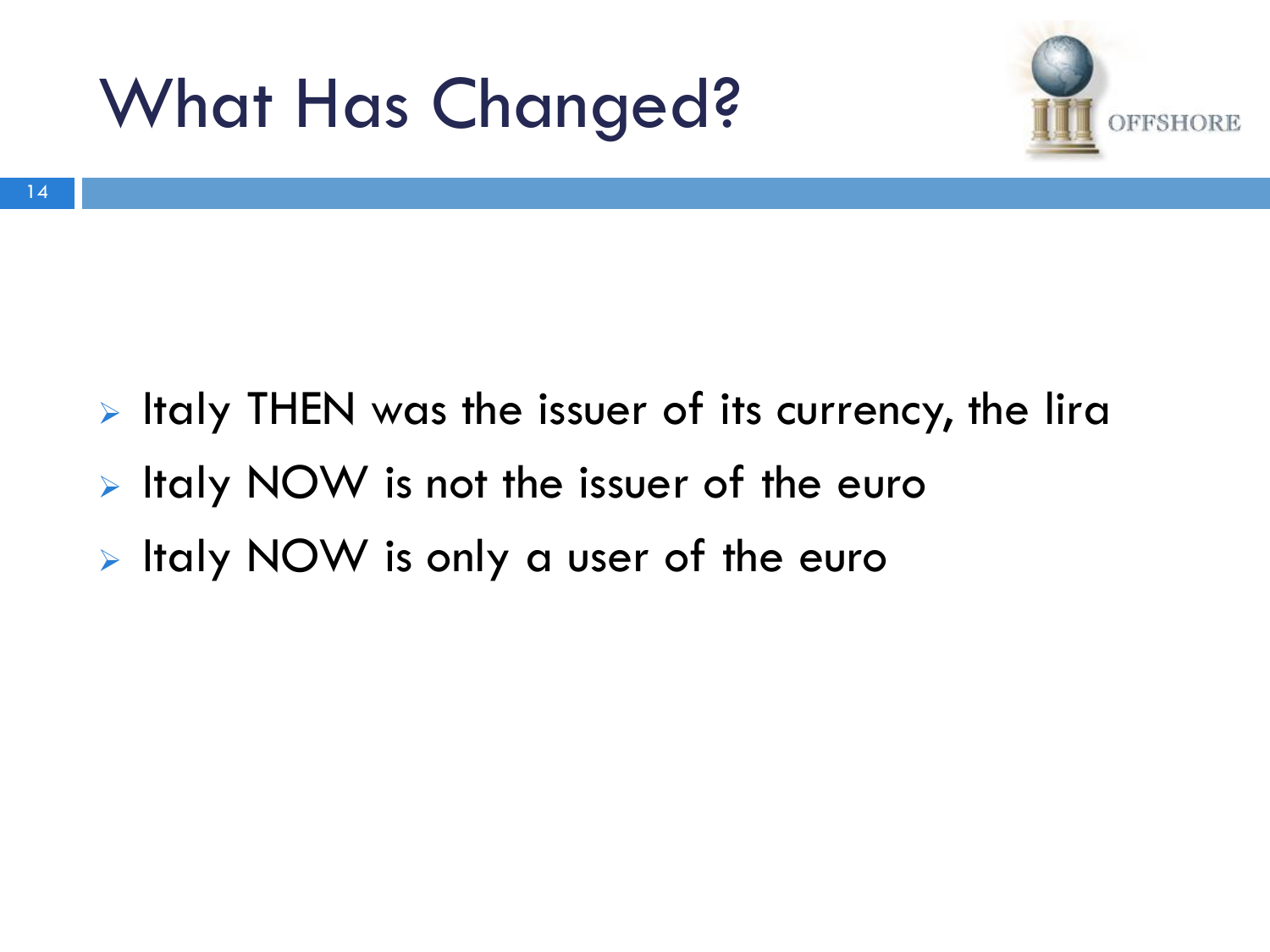# Currency Issuer Dynamics



15

- Currency issuers are not (operationally) revenue constrained
- Currency issuers necessarily spend first, then collect taxes or borrow
- Any spending constraints on currency issuers are necessarily self imposed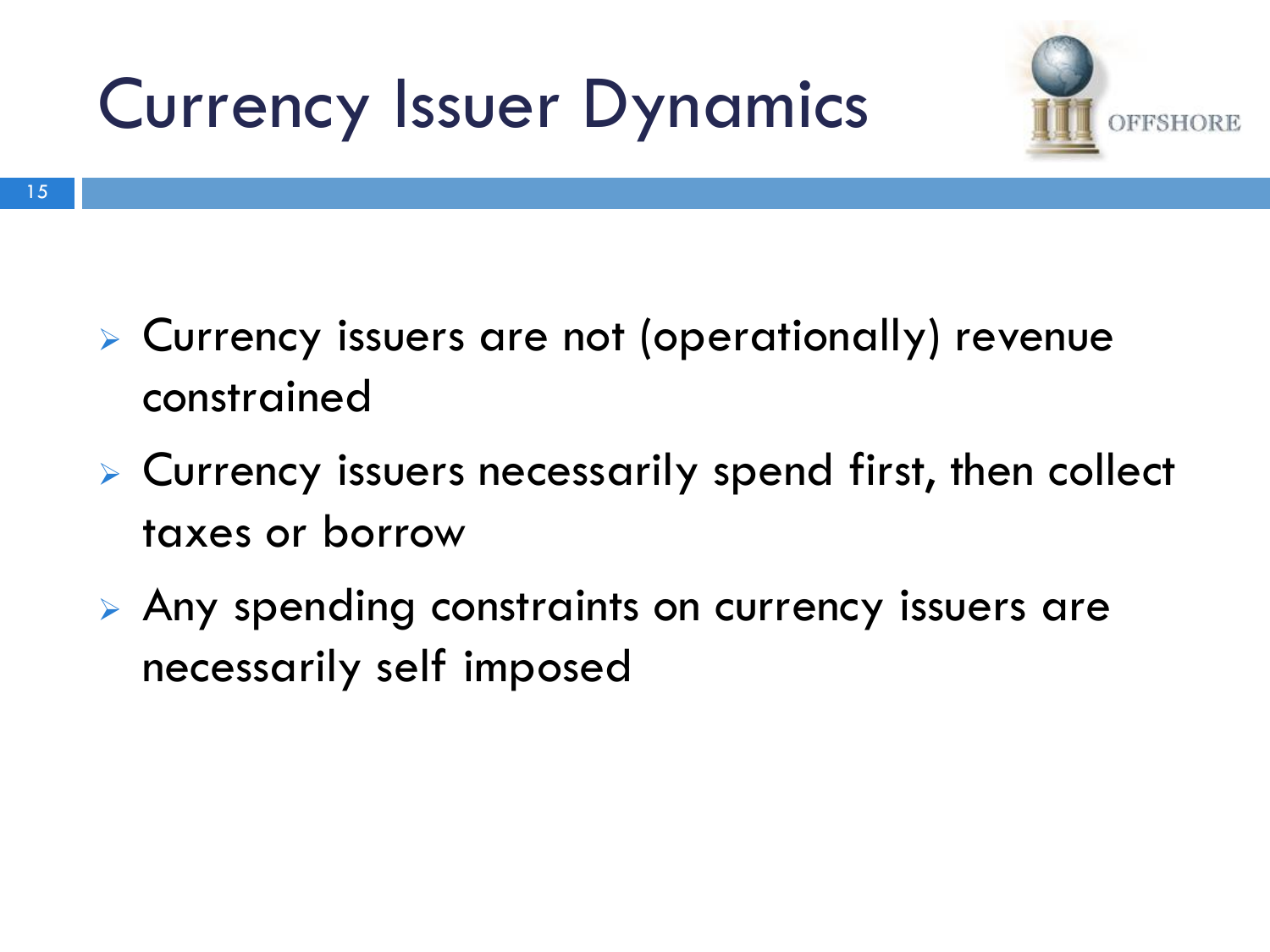



#### Currency issuers necessarily set their own interest rates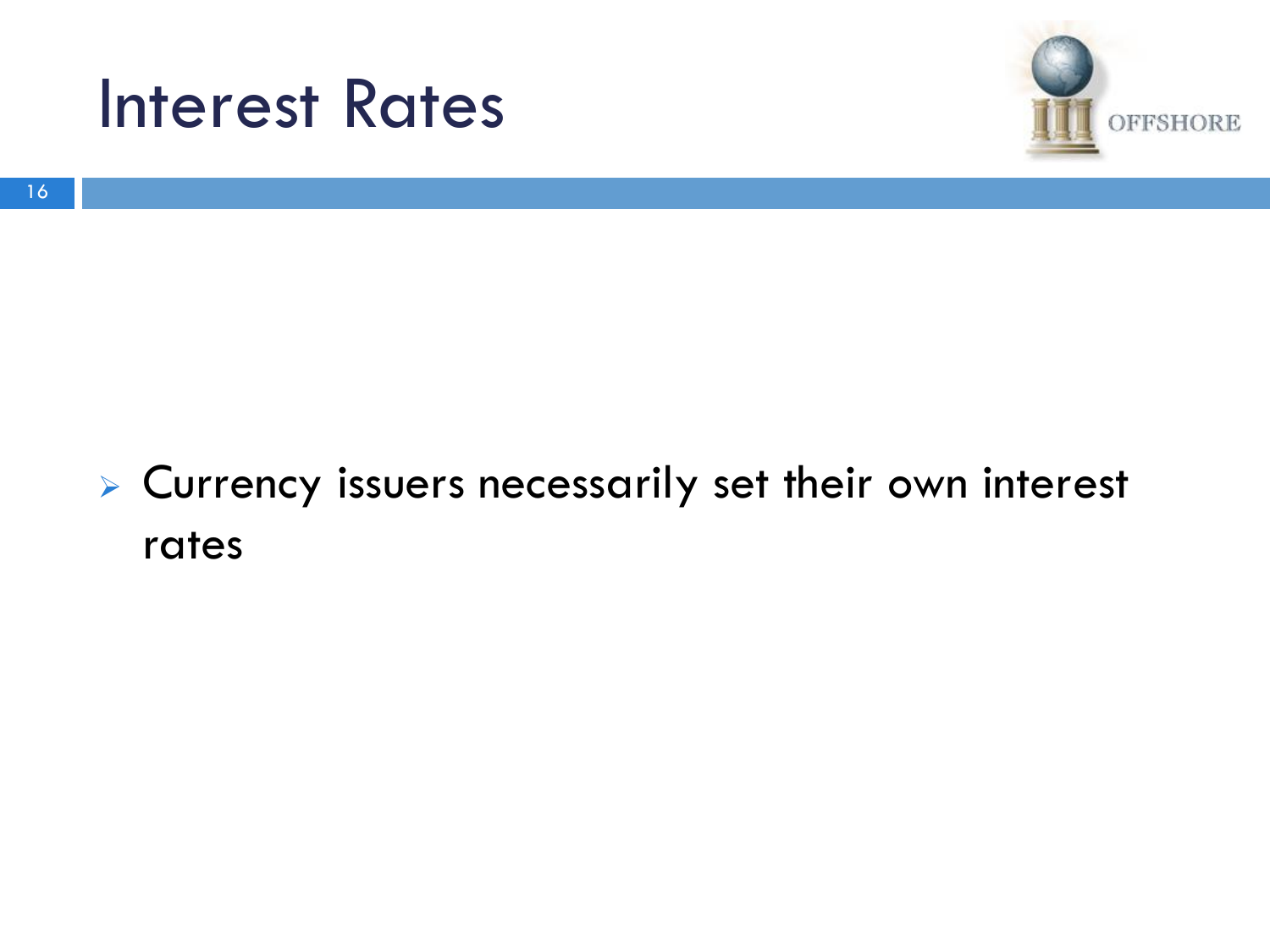

#### **Answer first:**

#### To accommodate savings desires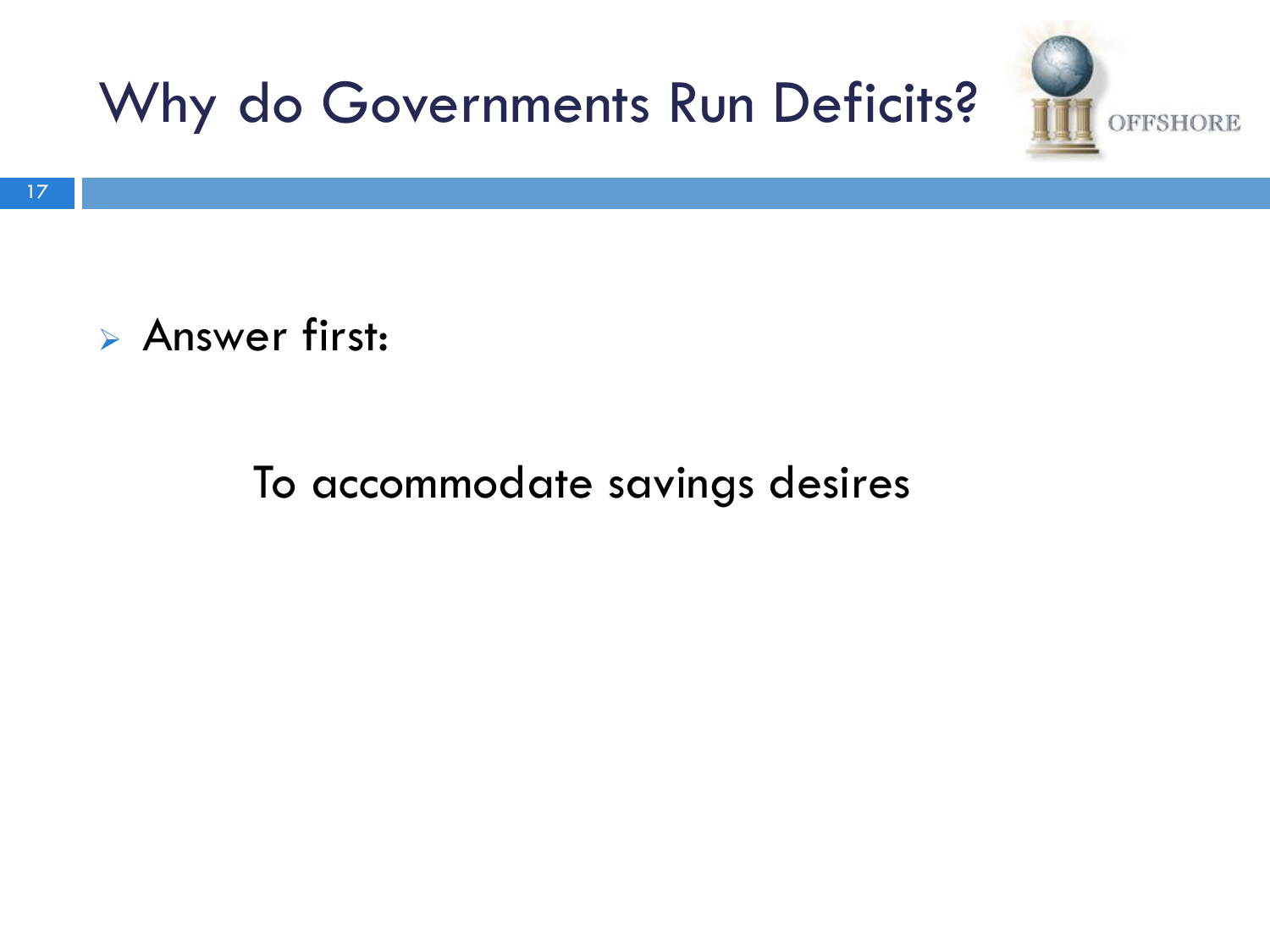Why do Governments Run Deficits?



- Any non convertible currency is a case of 'inside money'
- $\triangleright$  If any one entity's net nominal savings goes up, another's must go down
- If you have  $$100$  in your pocket, whoever gave it to you has \$100 less
- ▶ Bank loans create equal bank deposits, but not net financial assets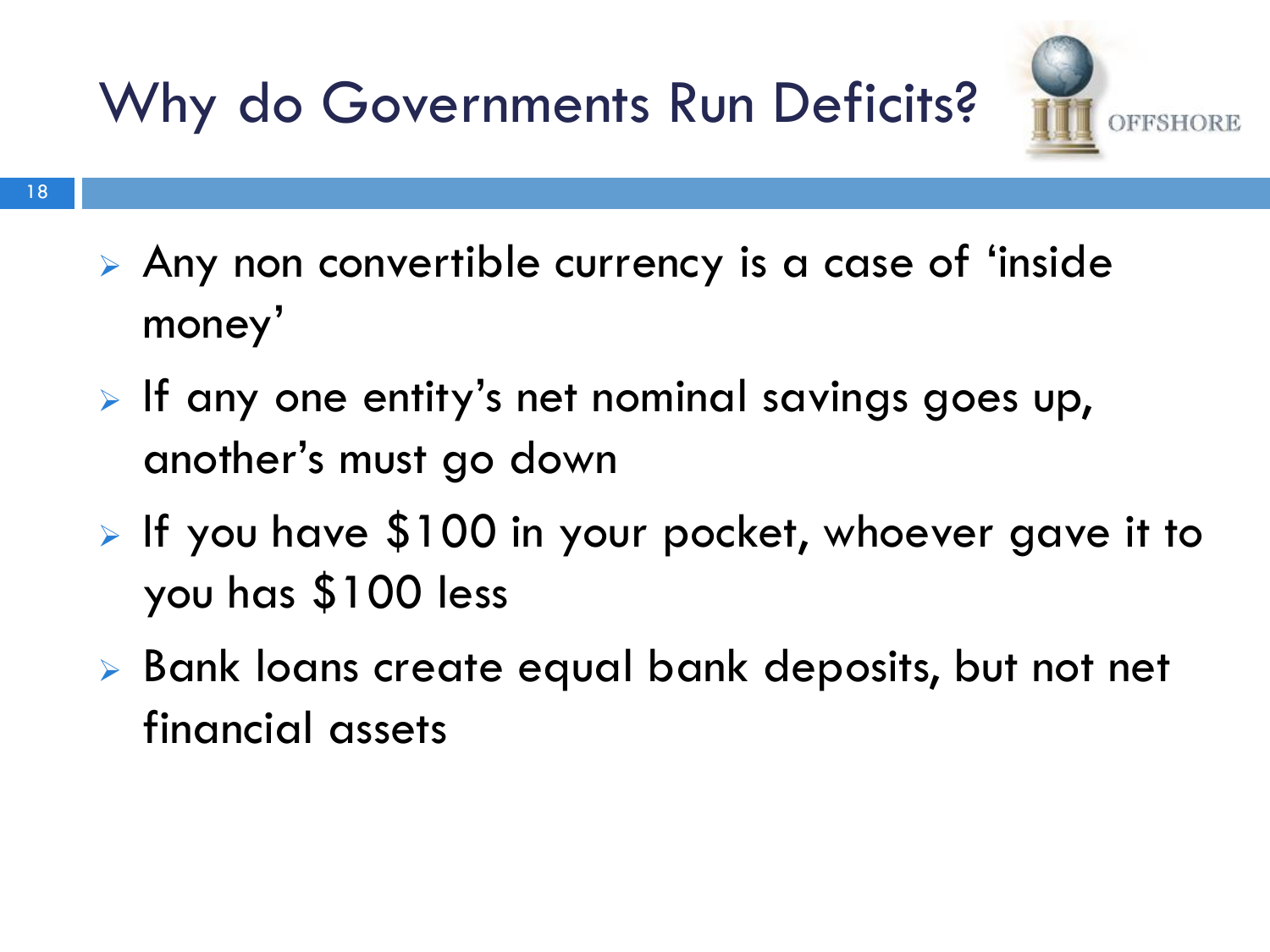



- $\triangleright$  Total sales  $=$  Total income
- **Dispent income means unsold output**
- $\triangleright$  If any agent spends less than his income, another must spend more than his income, or the output doesn't get sold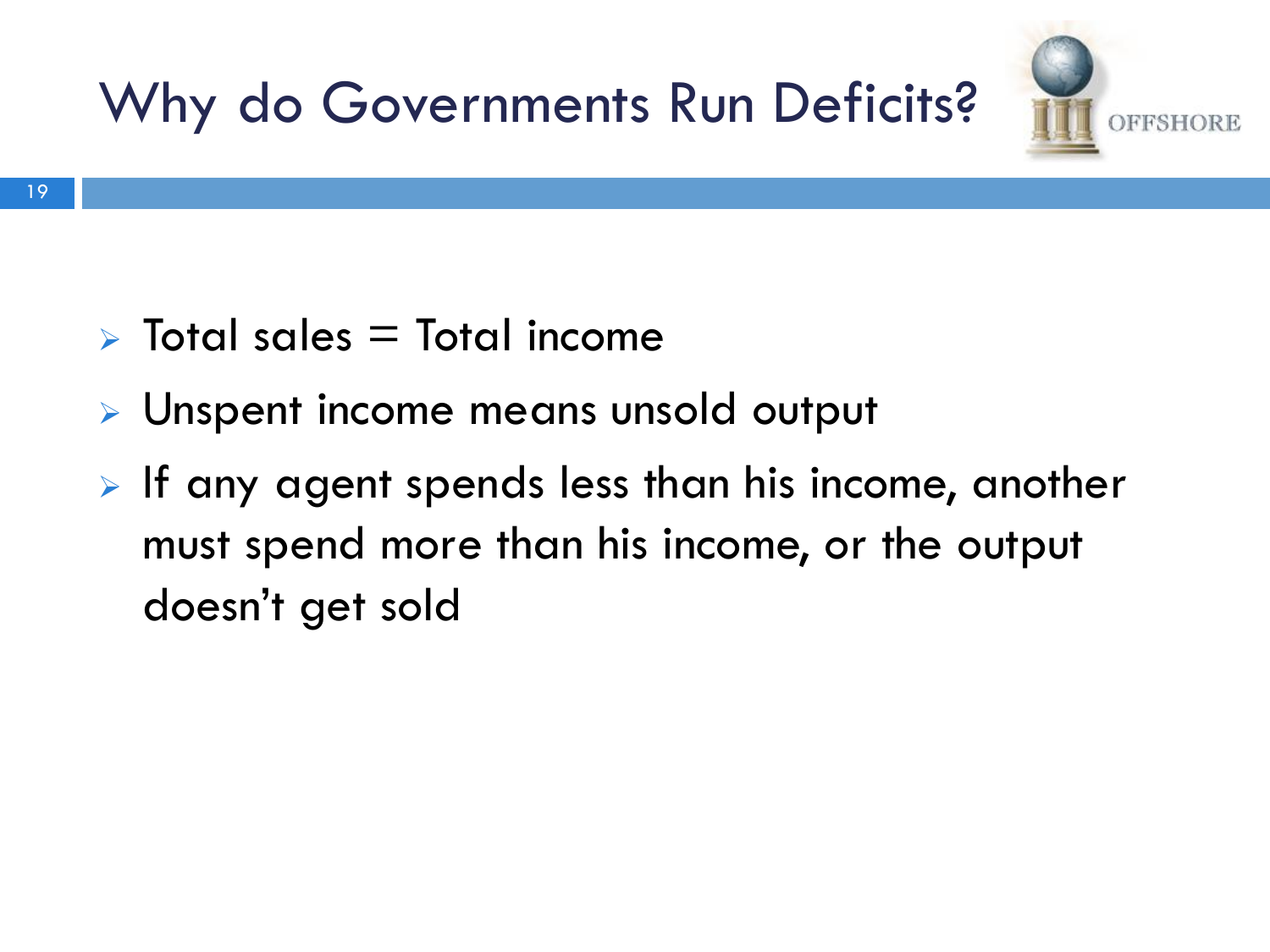#### Why do Governments Run Deficits?



- Most governments support powerful tax incentives to not spend income
- $\triangleright$  Contributions to pension funds, individual retirement accounts, and corporate reserves held as financial assets represent unspent income and 'demand leakages,' and are often tax advantaged
- For example, well over 20% of Italian public sector compensation is withheld as pension contributions
- $\triangleright$  Therefore offsetting deficit spending by the private and/or the public sector is required in order to sell the potential output of the economy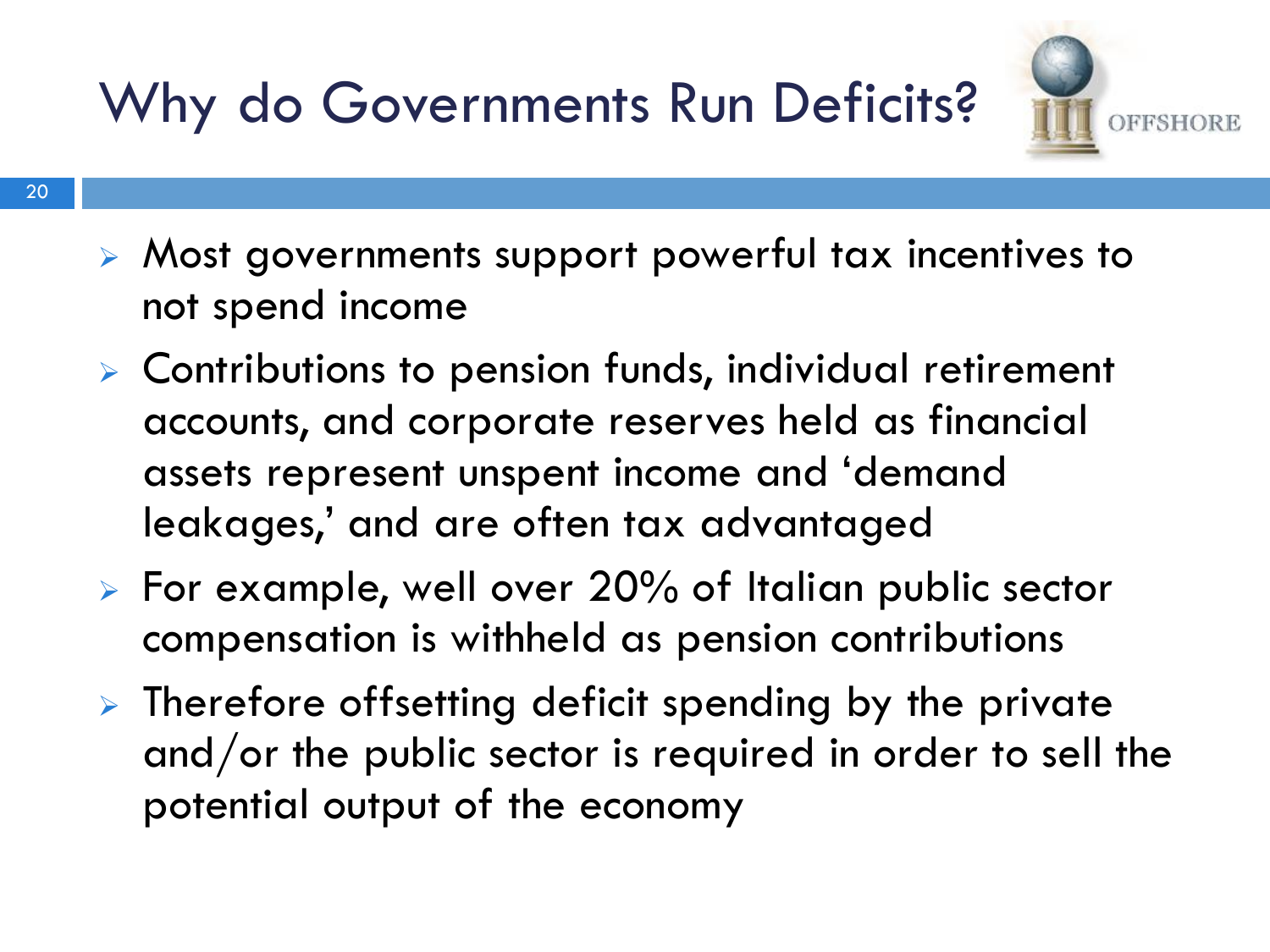



- Government deficits function to offset net private sector 'demand leakages'
- *The output gap (unemployment) is the evidence that total private sector and public sector deficit spending is insufficient to offset the demand leakages*
- However, *only the issuer of the currency is not revenue constrained* and free to act counter cyclically at all times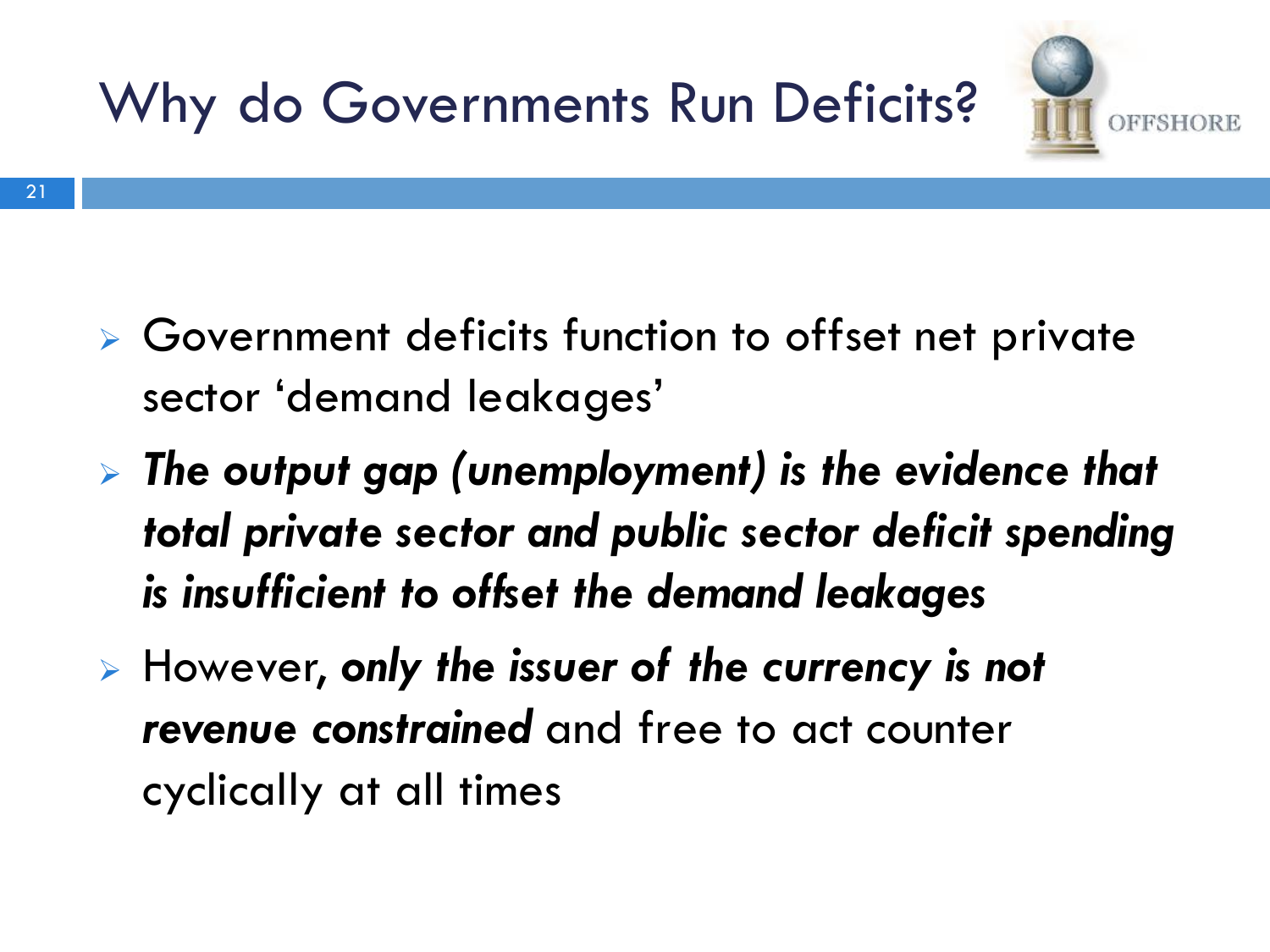



- Italy NOW, and the other euro zone members, are currency users
- US states, for example, are also currency users and subject to the same types of market forces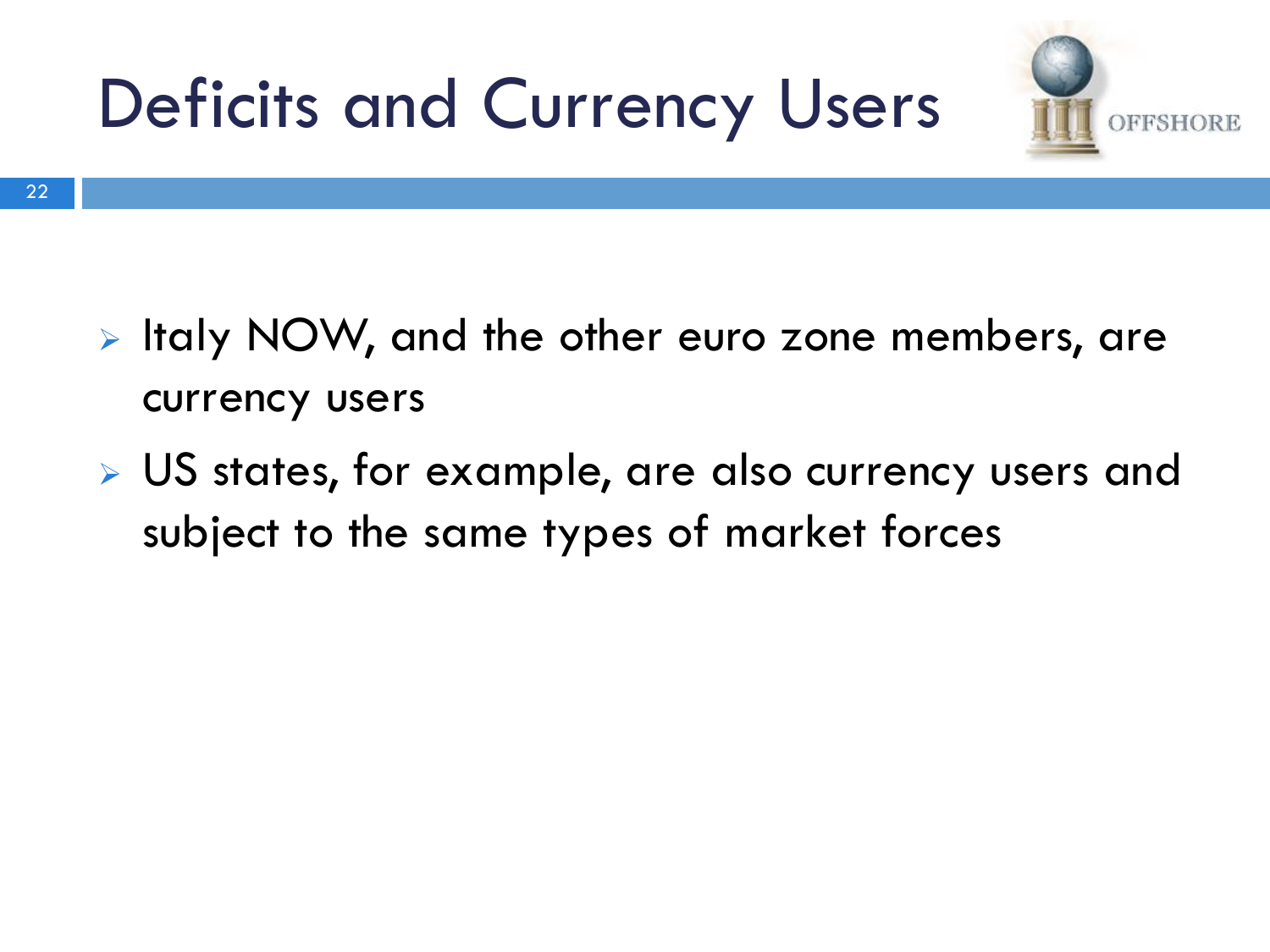



- Currency users are revenue constrained
- Spending is dependent on revenue from taxing or borrowing
- **Deficit spending is limited by market forces**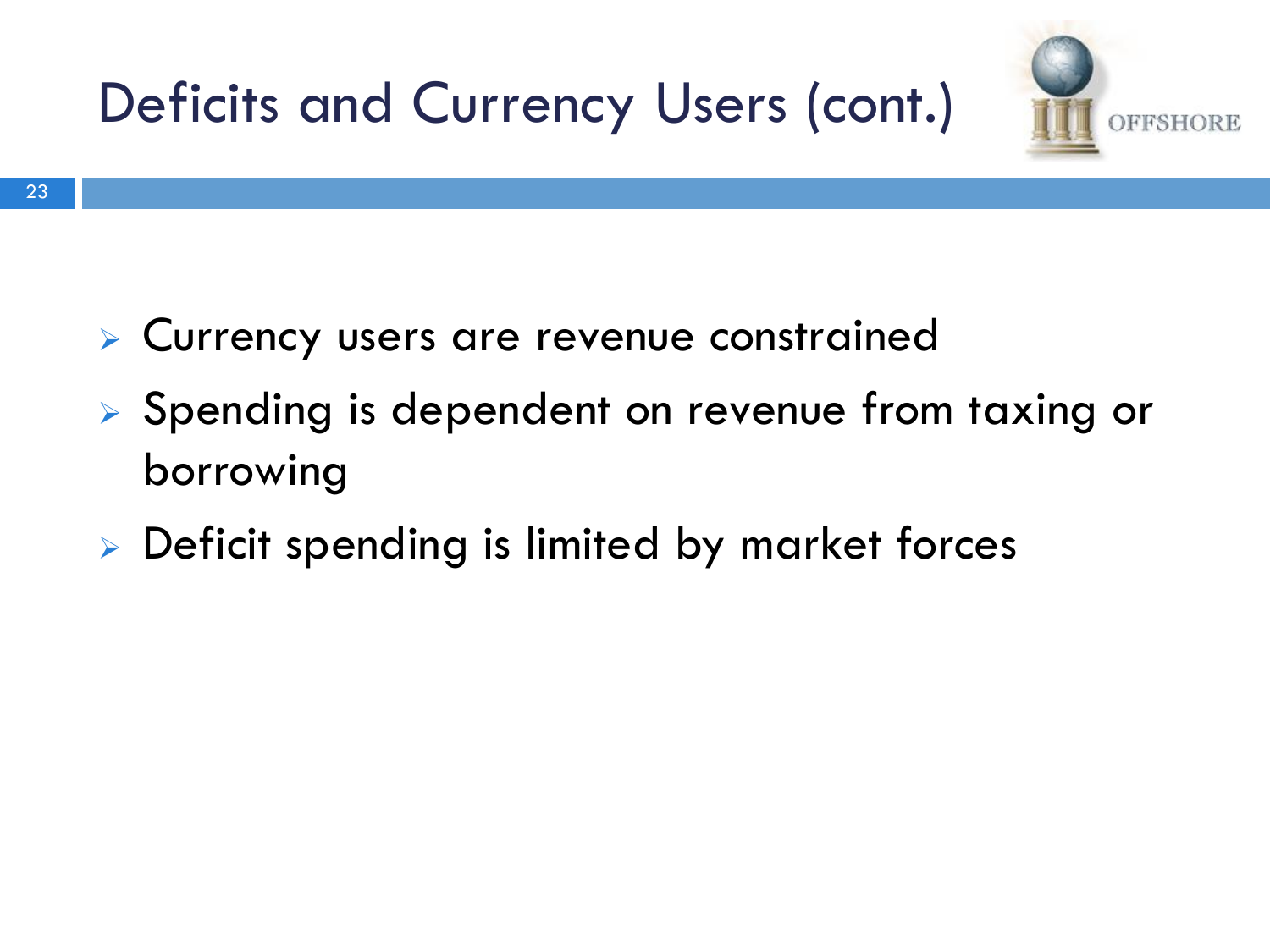



- - Market forces limit currency users to relatively small deficits
	- California has solvency issues with a debt to GDP ratio of about 5%
	- Markets limit nations with foreign currency debt to GDP ratios of 30% or less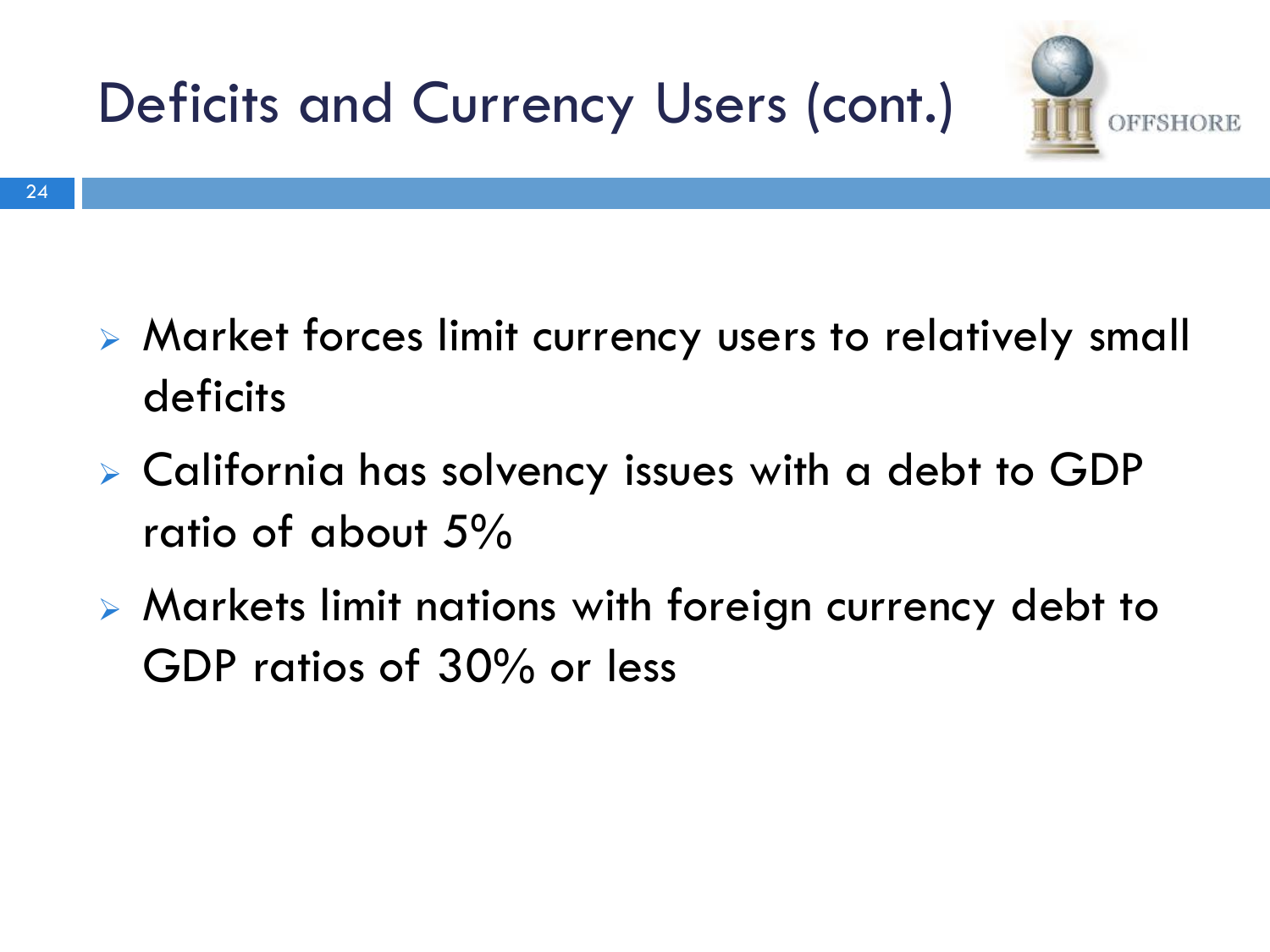



25

- Member nations with their own currencies were not revenue constrained
- Member nations, as with all currency issuers, ran deficits approximately equal to the 'savings desires'
- $\triangleright$  As currency issuers, there were no solvency issues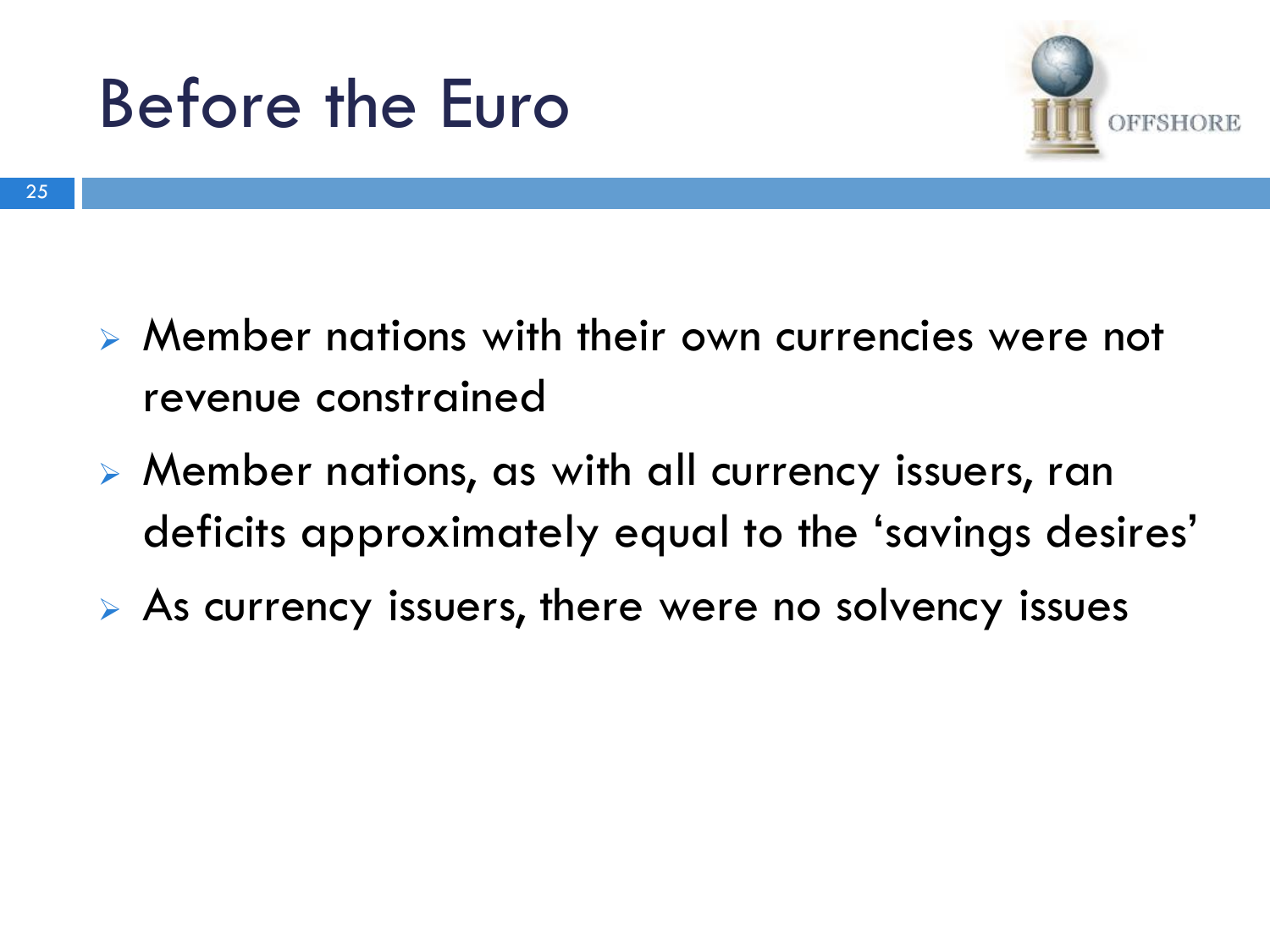# Entering the Euro Zone



- $\triangleright$  The new euro members became currency users
- But they entered the euro with debt ratios they had incurred as currency issuers
- **EXTE:** These ratios were and remain dramatically out of line with what markets allow for currency users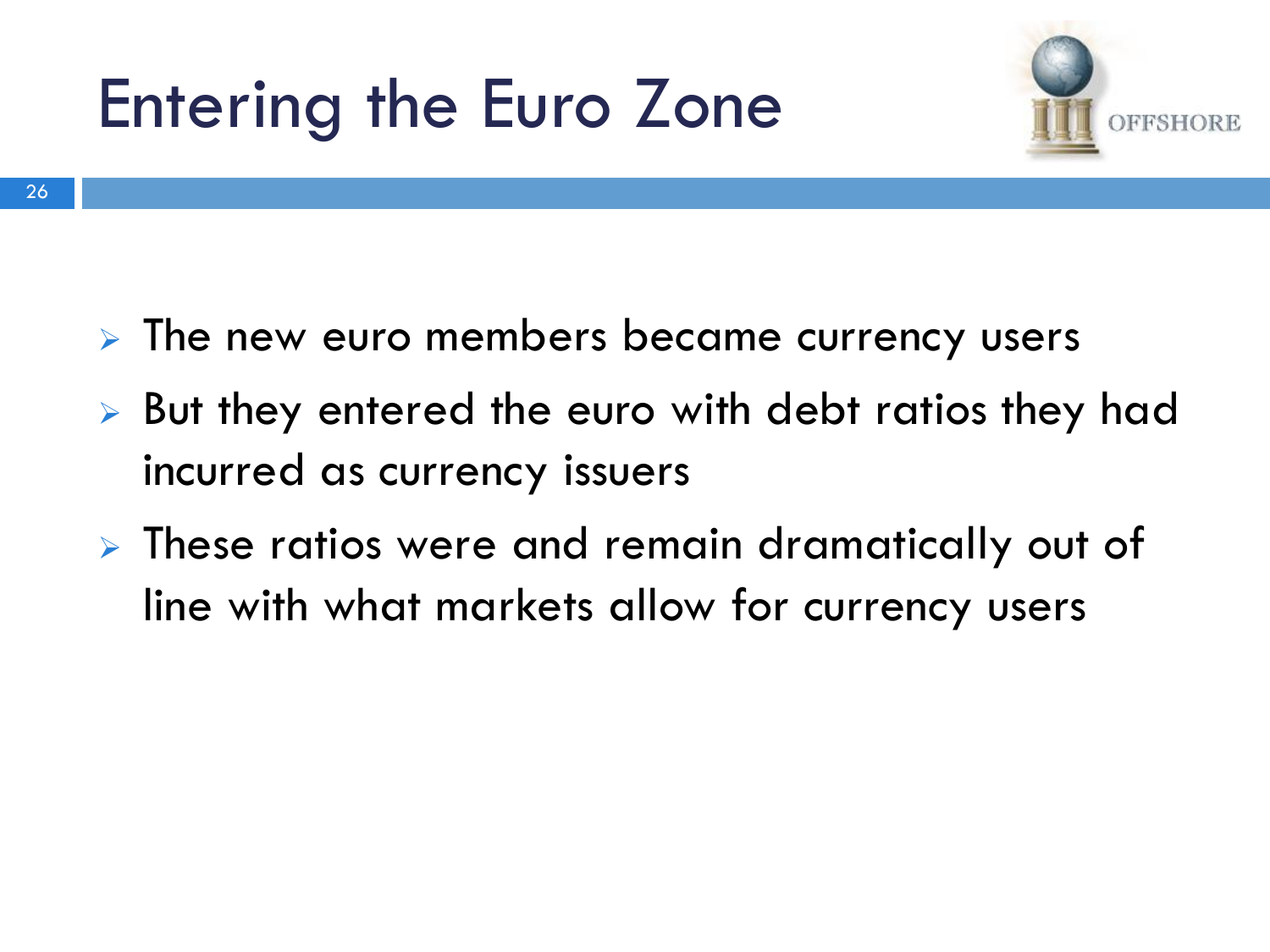Entering the Euro Zone (cont.)



- Only currency issuers are free to act counter cyclically
- As revenue constrained currency users, the new euro zone members were not capable of supporting their banking systems during a crisis
- $\triangleright$  The new euro members were not free to conduct counter cyclical fiscal policy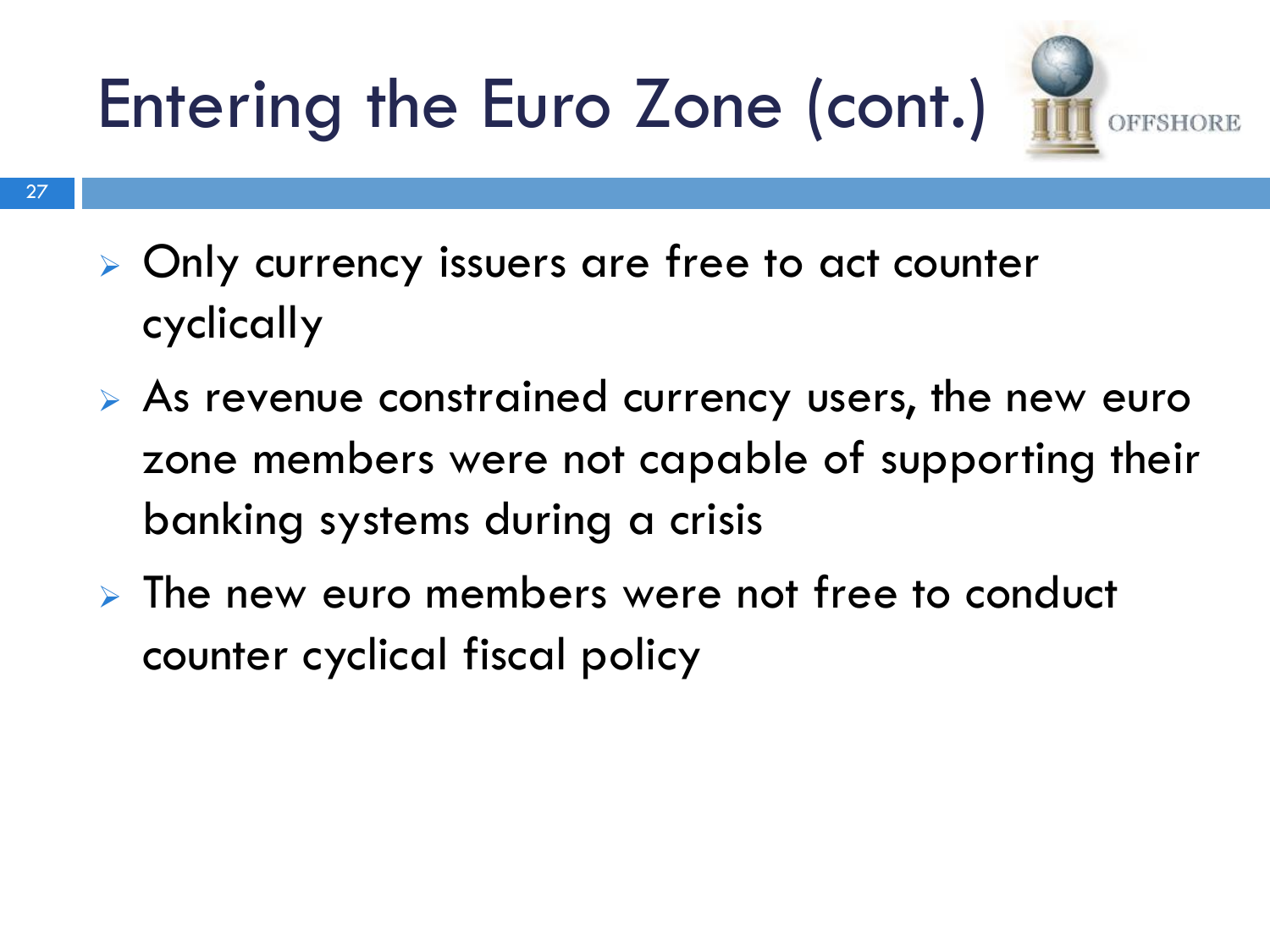# The European Central Bank



- $\triangleright$  The ECB is the issuer of the euro
- $\triangleright$  The ECB is not revenue constrained
- **The ECB can spend and distribute euro at will,** without notional limit
- $\triangleright$  The ECB has no inherent solvency issue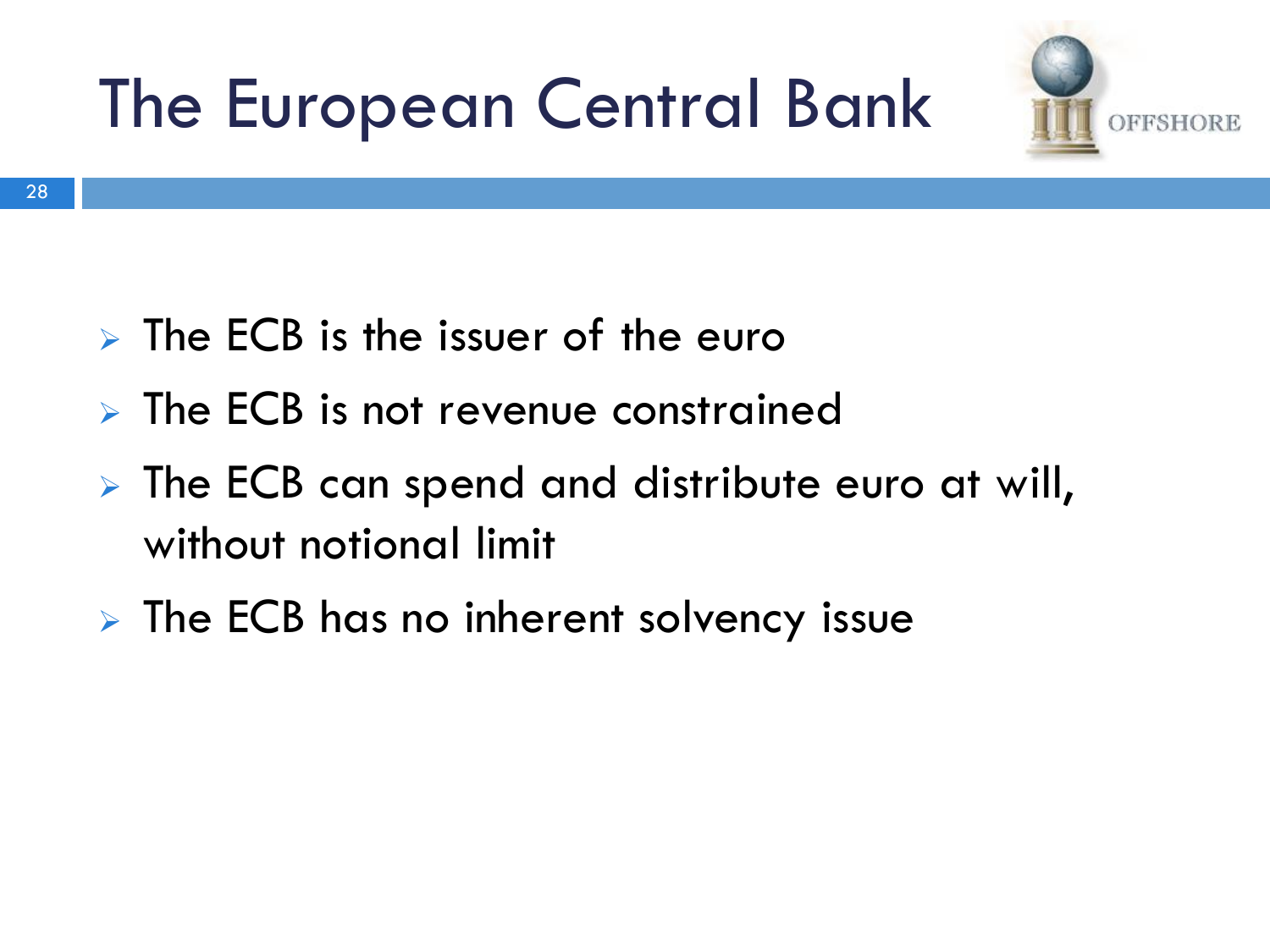#### The ECB



29

- $\triangleright$  The euro zone is in 'Ponzi' until the ECB 'writes the check'
- All banking systems are funded by the issuer of the currency
- $\triangleright$  Only the ECB, the issuer of the euro can support the deficit spending needed to offset savings desires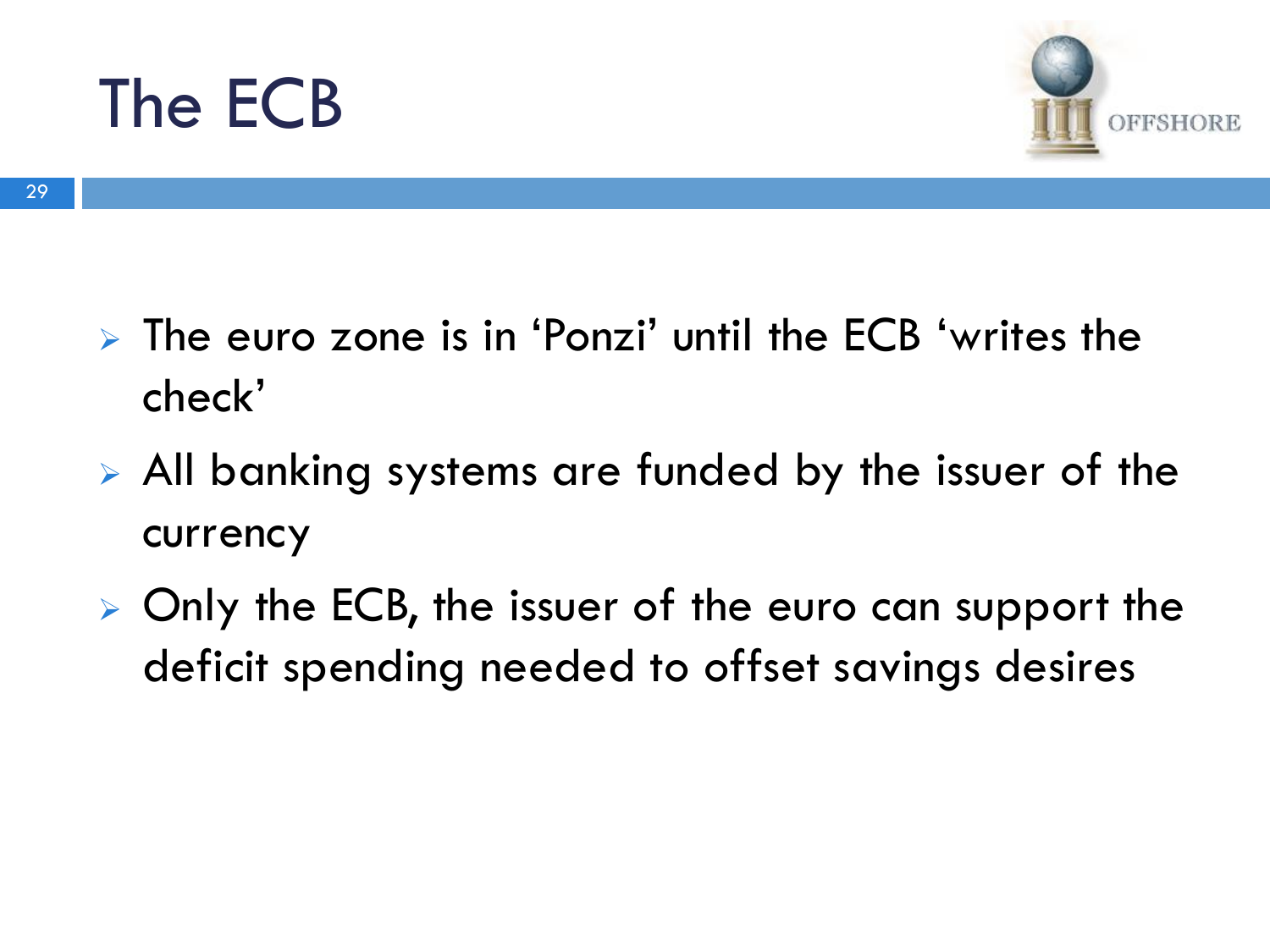#### From 'Rites of Passage'



▶ Water freezes at 0 degrees C. but very still water can be cooled well below that and stay liquid until a catalyst, such as a sudden breeze, causes it to instantly solidify. Likewise, the conditions for a national liquidity crisis that will shut down the euro-12's monetary system are firmly in place. All that is required is an economic slowdown that threatens either tax revenues or the capital of the banking system. (May 1, 2001)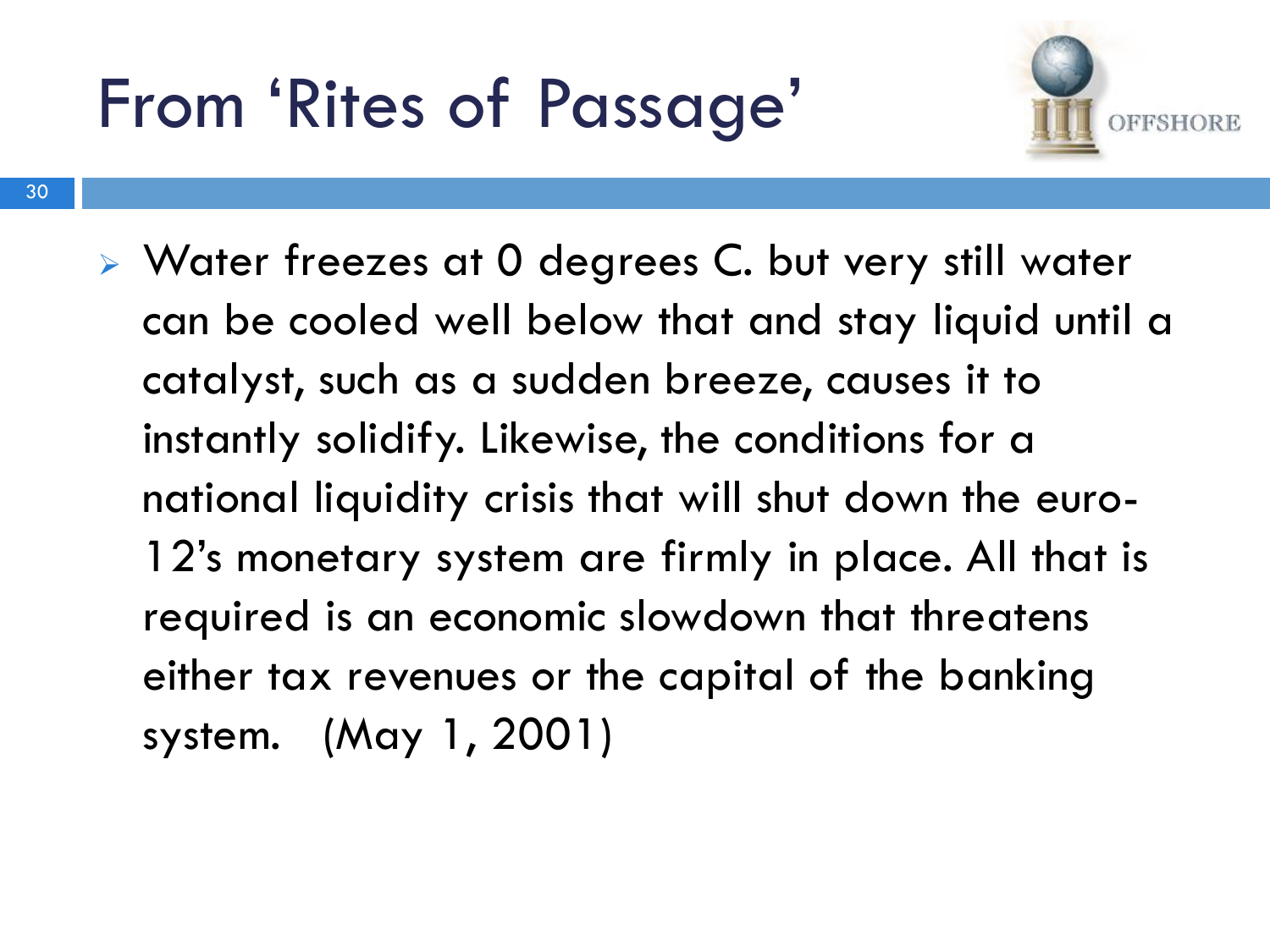



- $\triangleright$  Politics
- Moral Hazard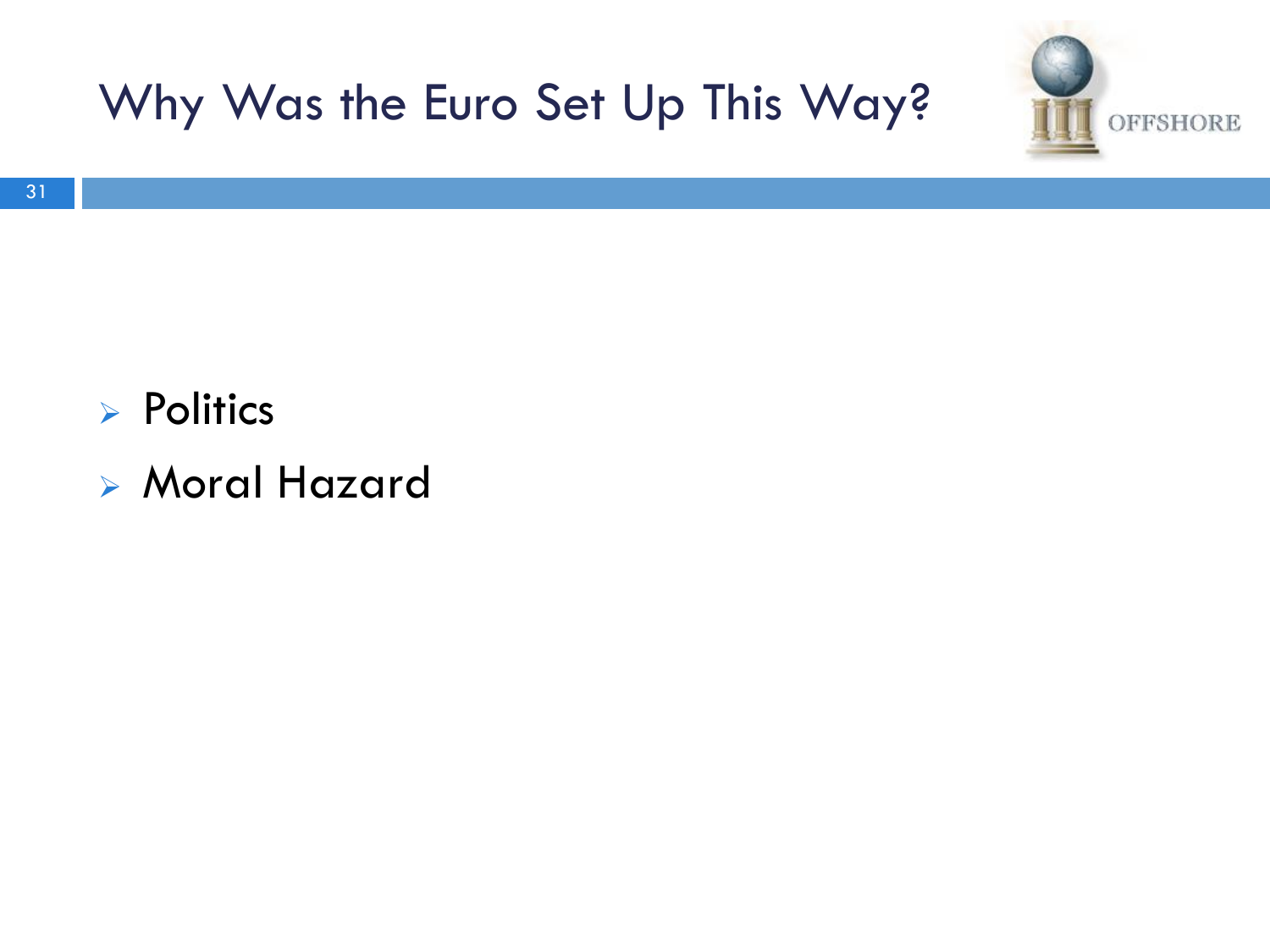# The Euro Zone NOW



- 32
- $\triangleright$  The domestic sector desires to net save nearly 100% of GDP, largely due to public sector pension withholding, and tax advantaged private savings plans and corporate reserves
- $\triangleright$  The trade balance is about flat, with not much chance of foreigners deficit spending euro to grow net euro zone exports
- $\triangleright$  The public sector's debt of about 100% of GDP is 'supplying' the 'savings' of the domestic sector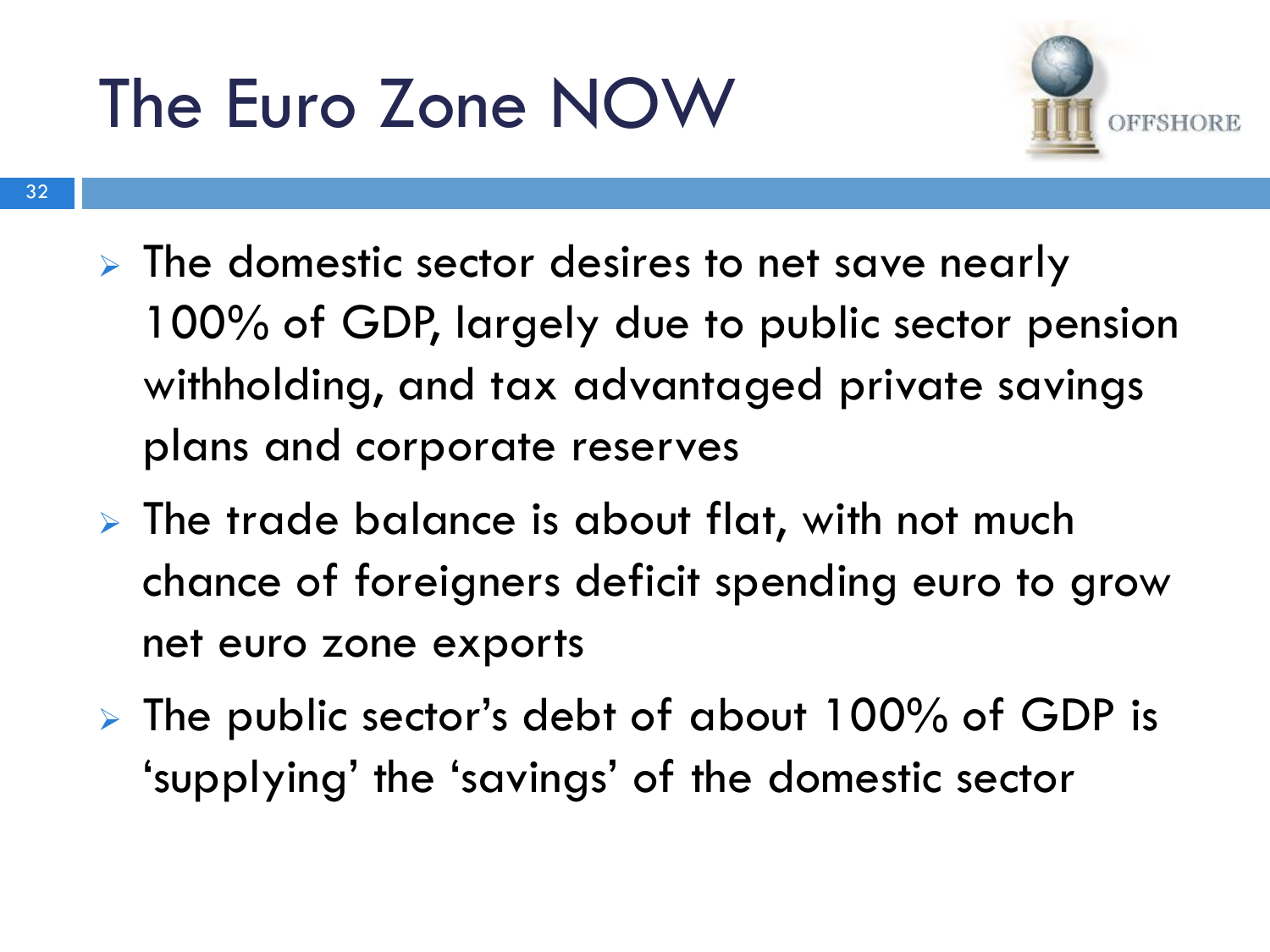#### The Problem



- Without support from the ECB, the euro members are not fiscally sustainable
- $\triangleright$  The euro member deficits can't go down without either net exports or private sector credit expansion increasing by that same amount
- **EXA** The euro banking system needs ECB support for liquidity the same way the US banking system needs the FDIC (federal deposit insurance) for liquidity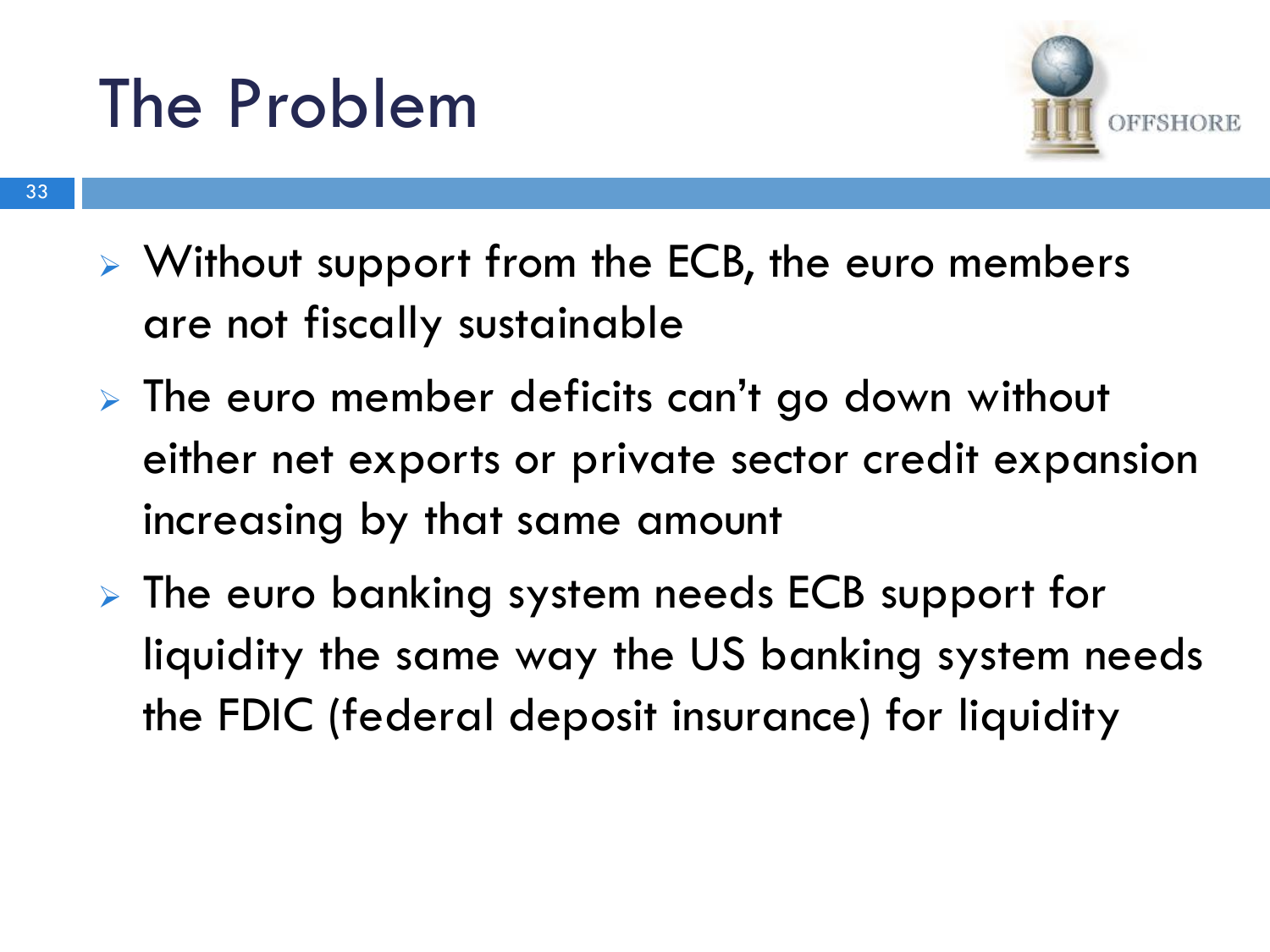#### Recent Developments



- March 20 Greece implements PSI an EU sanctioned 100 billion euro tax on all Greek bond holders apart from the ECB
- Faced with either tax hikes, spending cuts, or implementing a similar bond tax, what might voters in Portugal, Ireland, Spain, and Italy support?
- **ECB** bond buying is now 'poison' for the remaining bond holders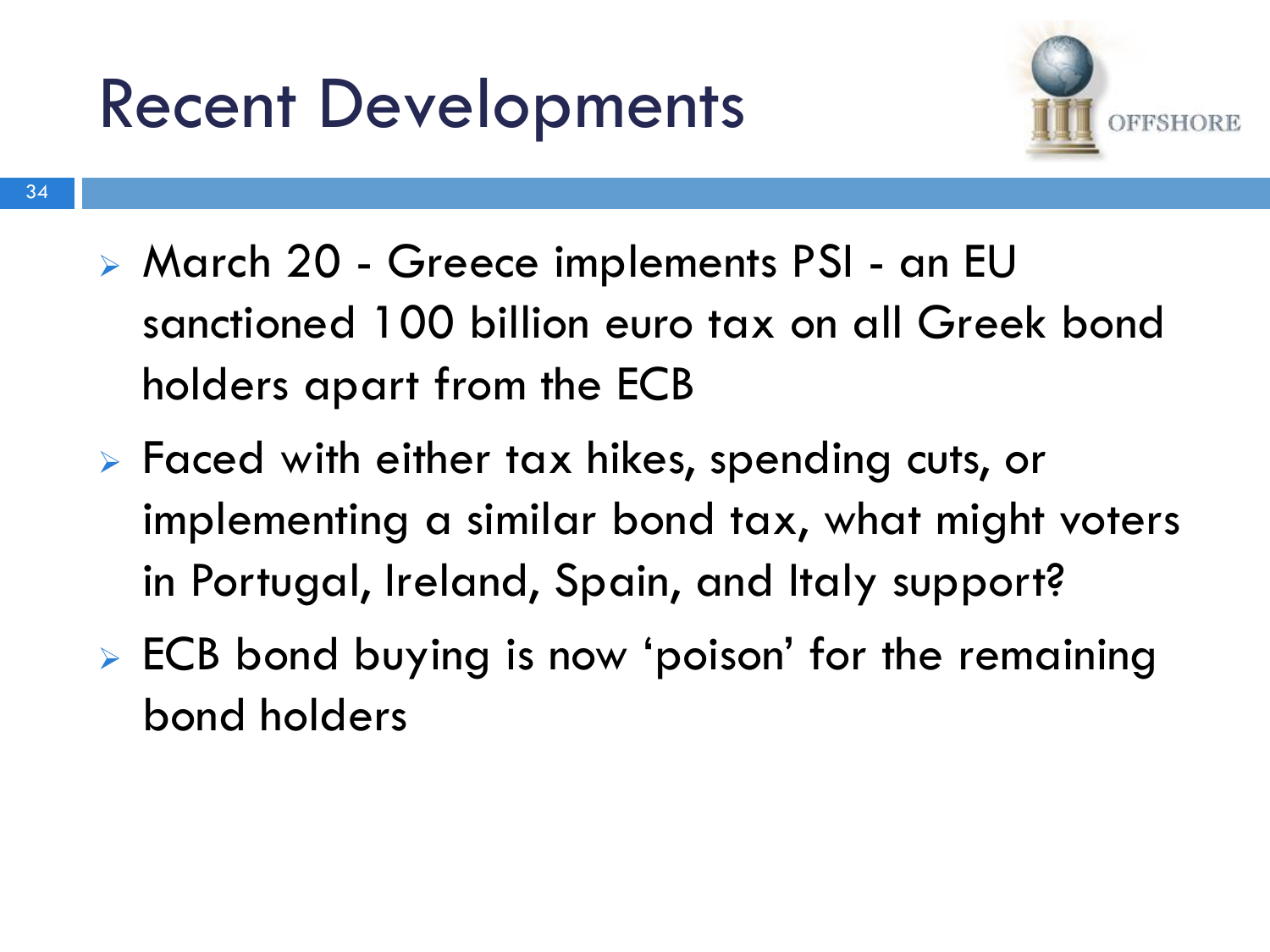# Talk of Dropping Austerity



- 35
	- Without ECB support, markets force pro cyclical austerity and self destruction
	- $\triangleright$  There is no political support for abandoning the euro
	- $\triangleright$  It's not 'obvious' the euro is the problem
	- $\triangleright$  Nations don't trust their own governments to run their own currencies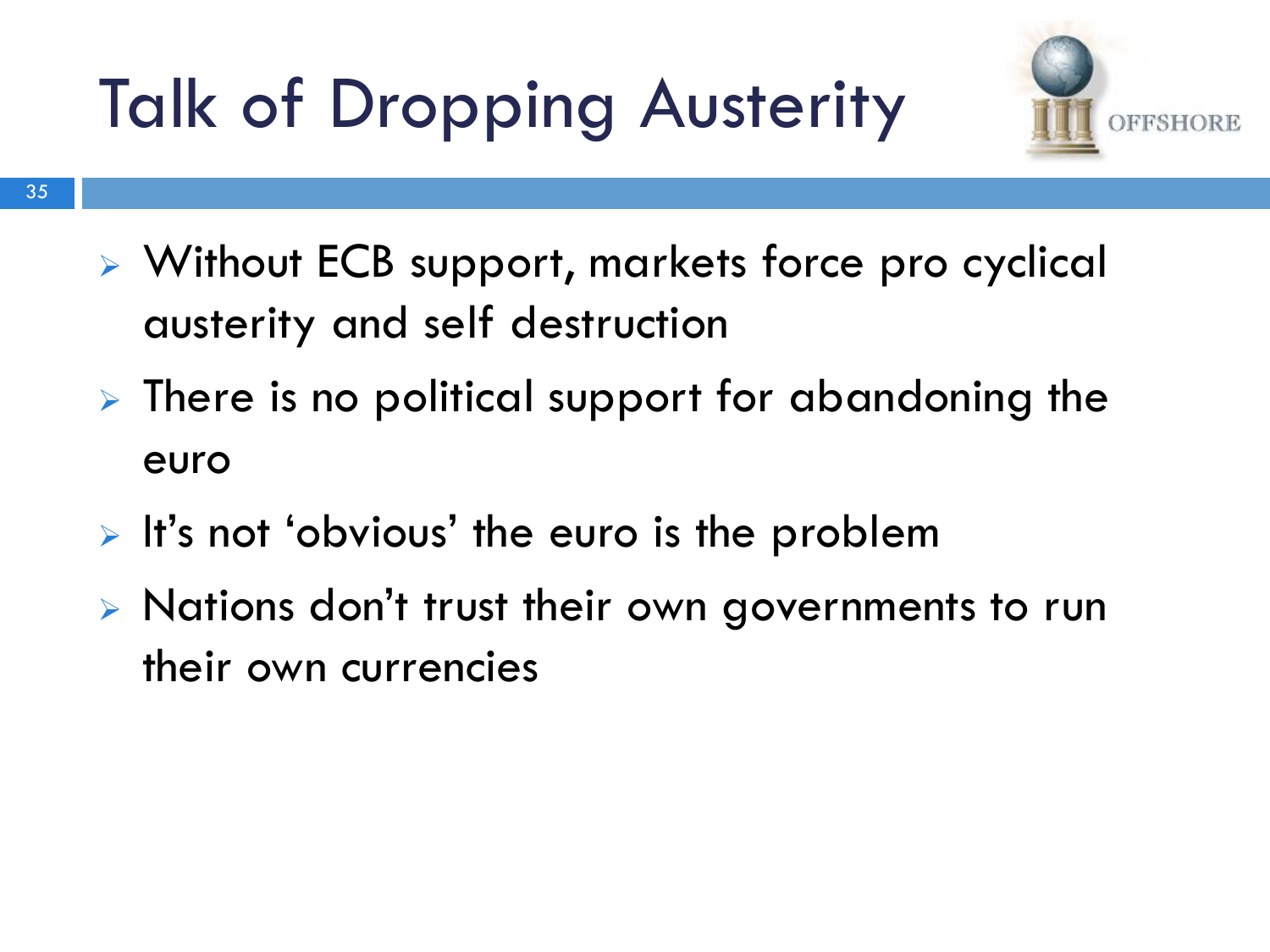### Fixing the Euro Zone



- **ECB** per capita distributions
- ECB funded employed labor buffer stock
- Mosler Bonds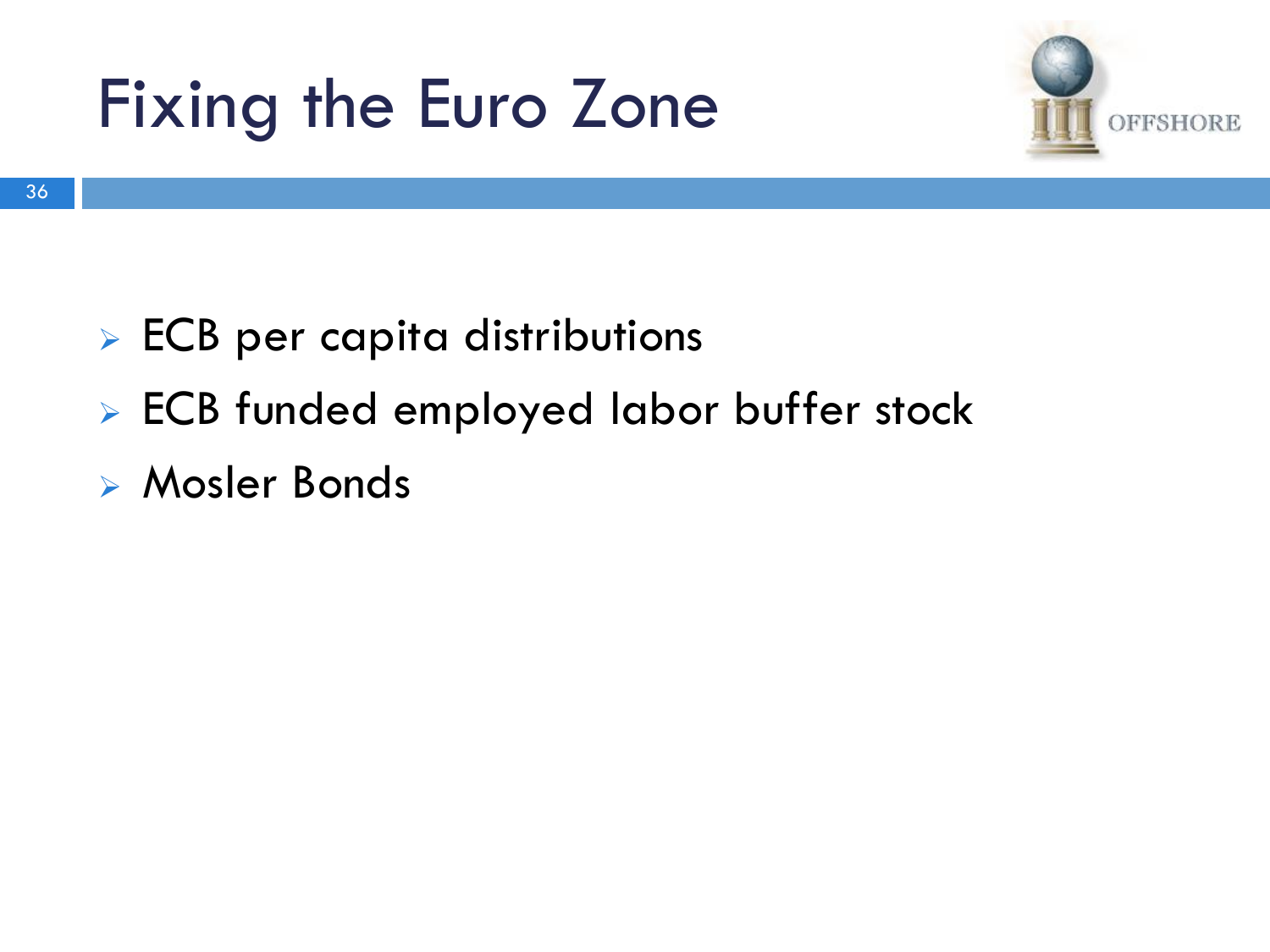

- 37
- $\triangleright$  The ECB makes annual euro payments of 10% of total GDP on a per capita basis to member governments
- $\triangleright$  This ends the liquidity crisis
- Member nations must comply with the Growth and Stability Pact or payment will be withheld
- $\triangleright$  This addresses the moral hazard issue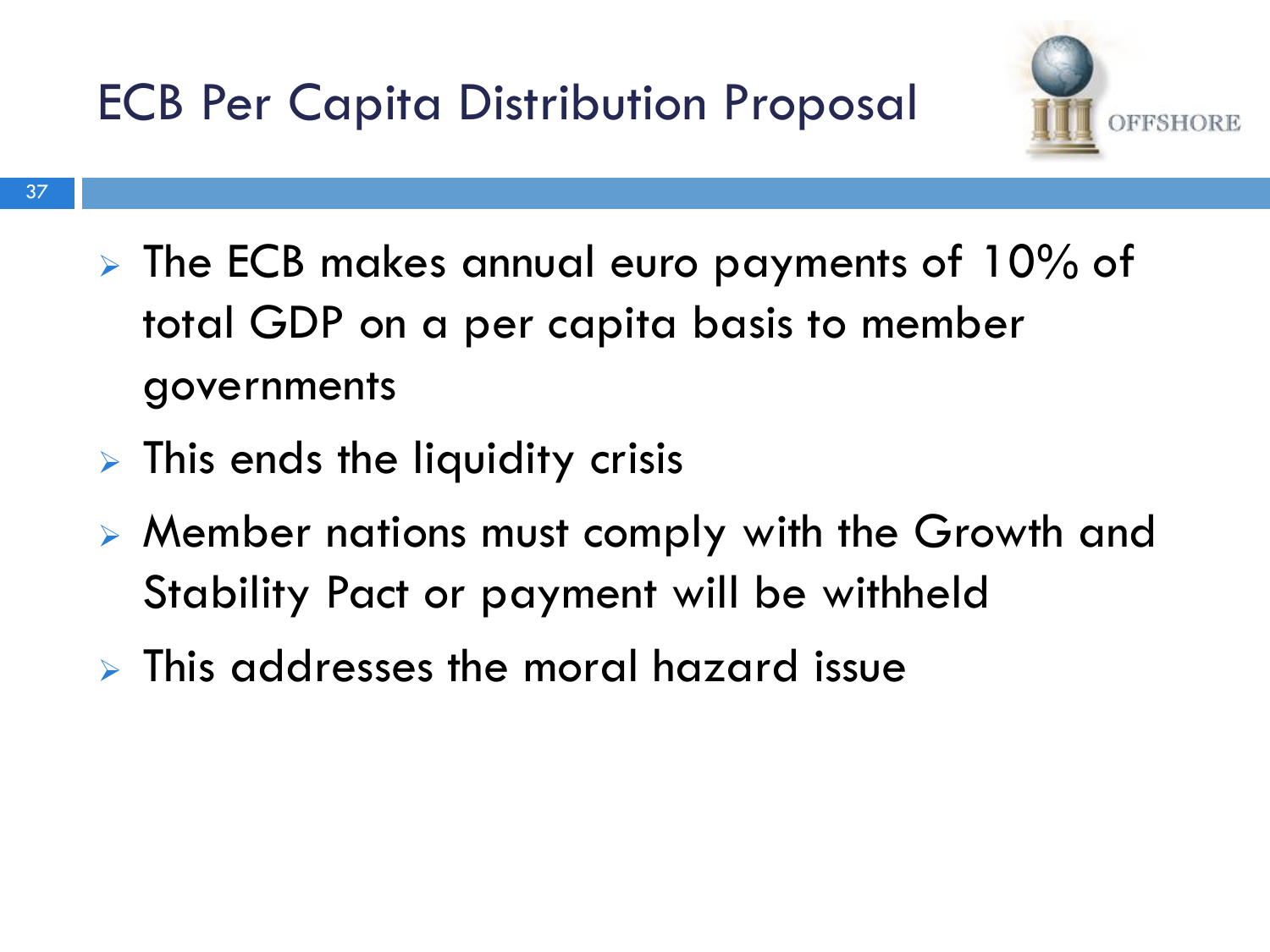

- The ECB would fund a minimum wage transition job for anyone willing and able to work
- $\triangleright$  The member nations would manage but not fund the specifics of the program
- This alternative to unemployment would result in net ECB counter cyclical spending
- As the economy improves, and private sector borrowing increases, these workers would likely become employed at higher wages elsewhere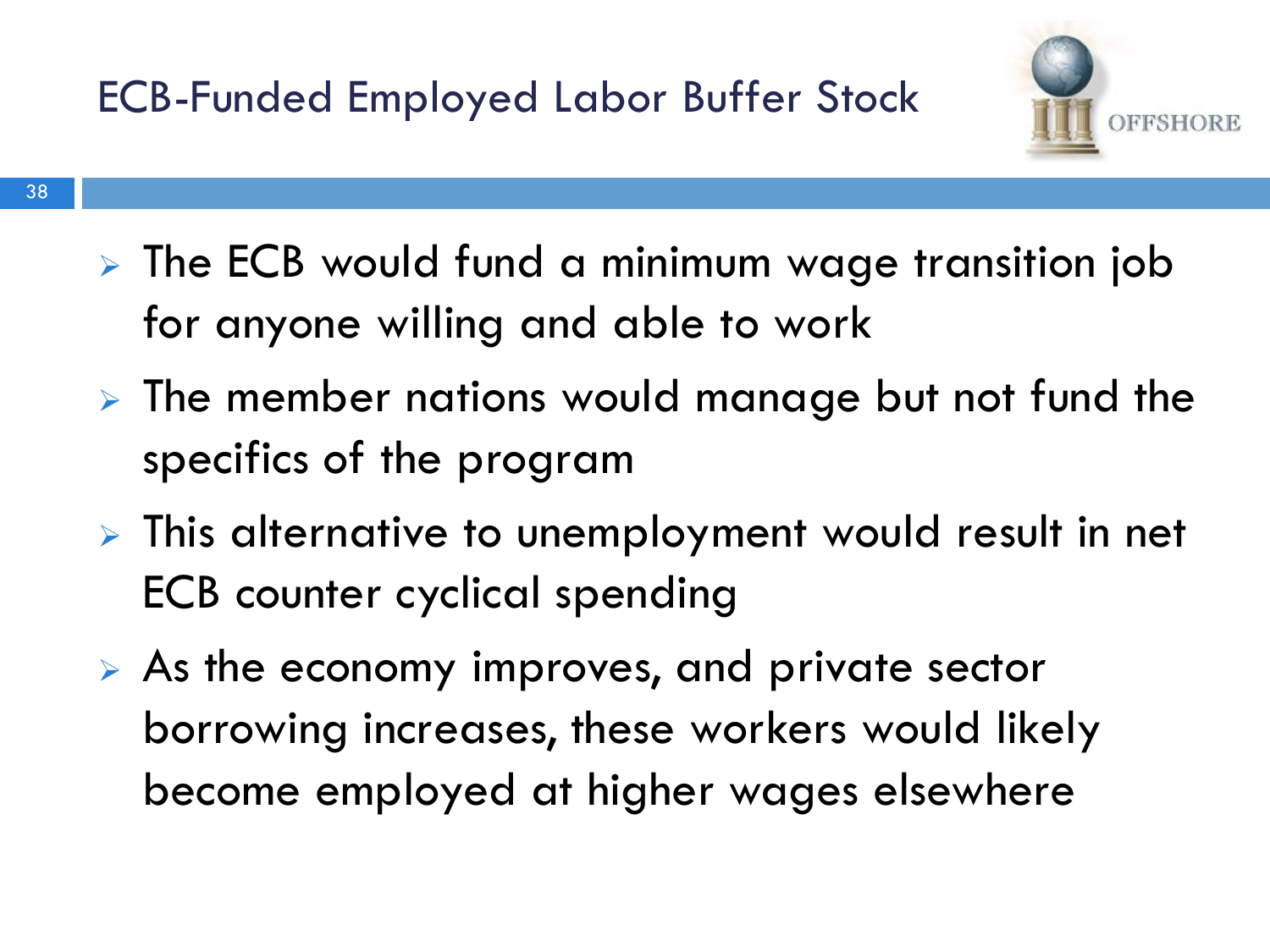#### Mosler Bonds



- Mosler Bonds are nearly identical to bonds currently being offered by euro member nations
- $\triangleright$  The one difference is that in the event of non payment, the Mosler Bonds, plus interest, can be used at any time to pay taxes to the government of issue
- **EXTR** This ensures value for the bond holders, allowing the government to fund itself at competitive interest rates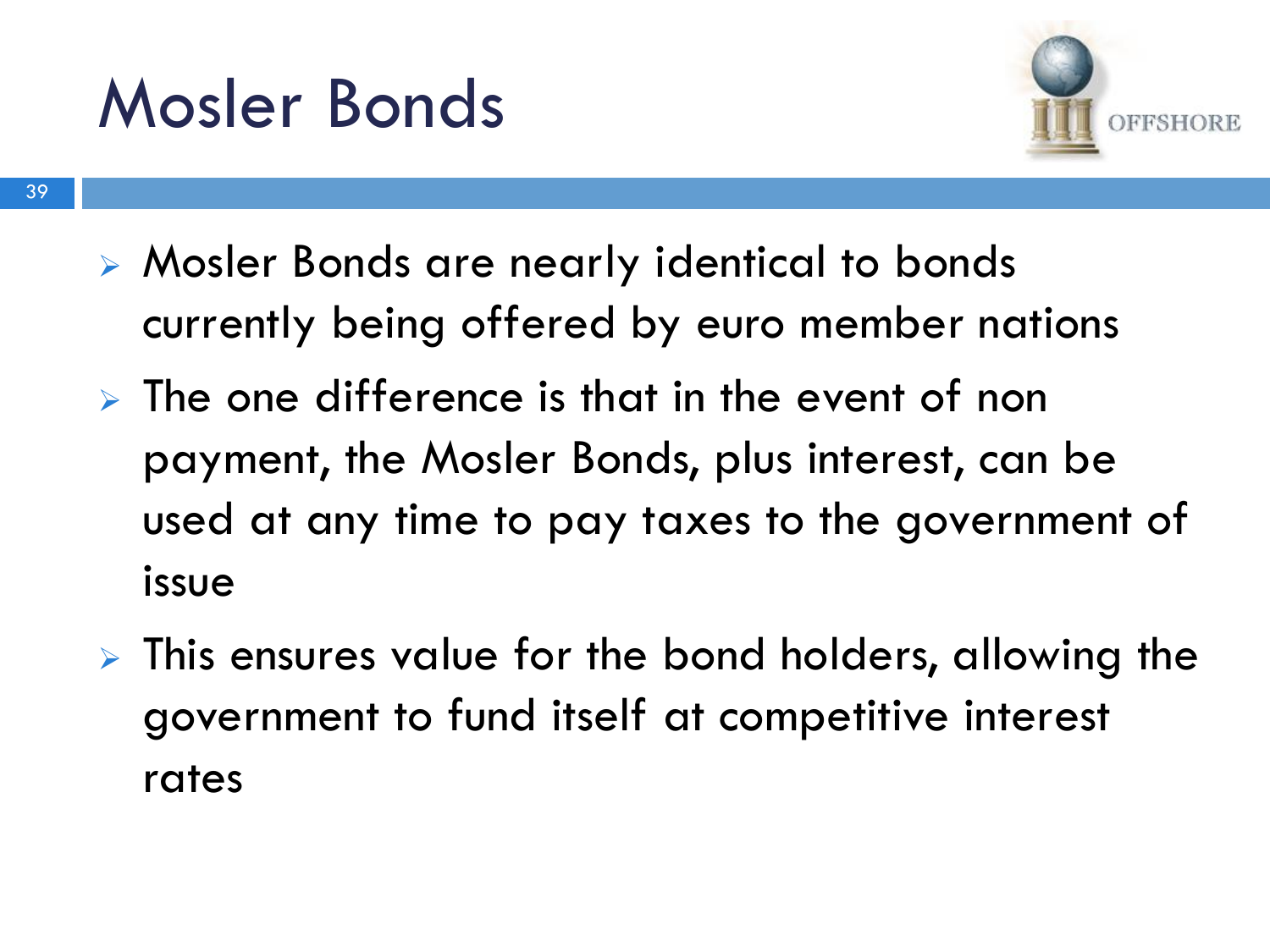



- Misplaced fear of inflation
- (It's not about inflation expectations)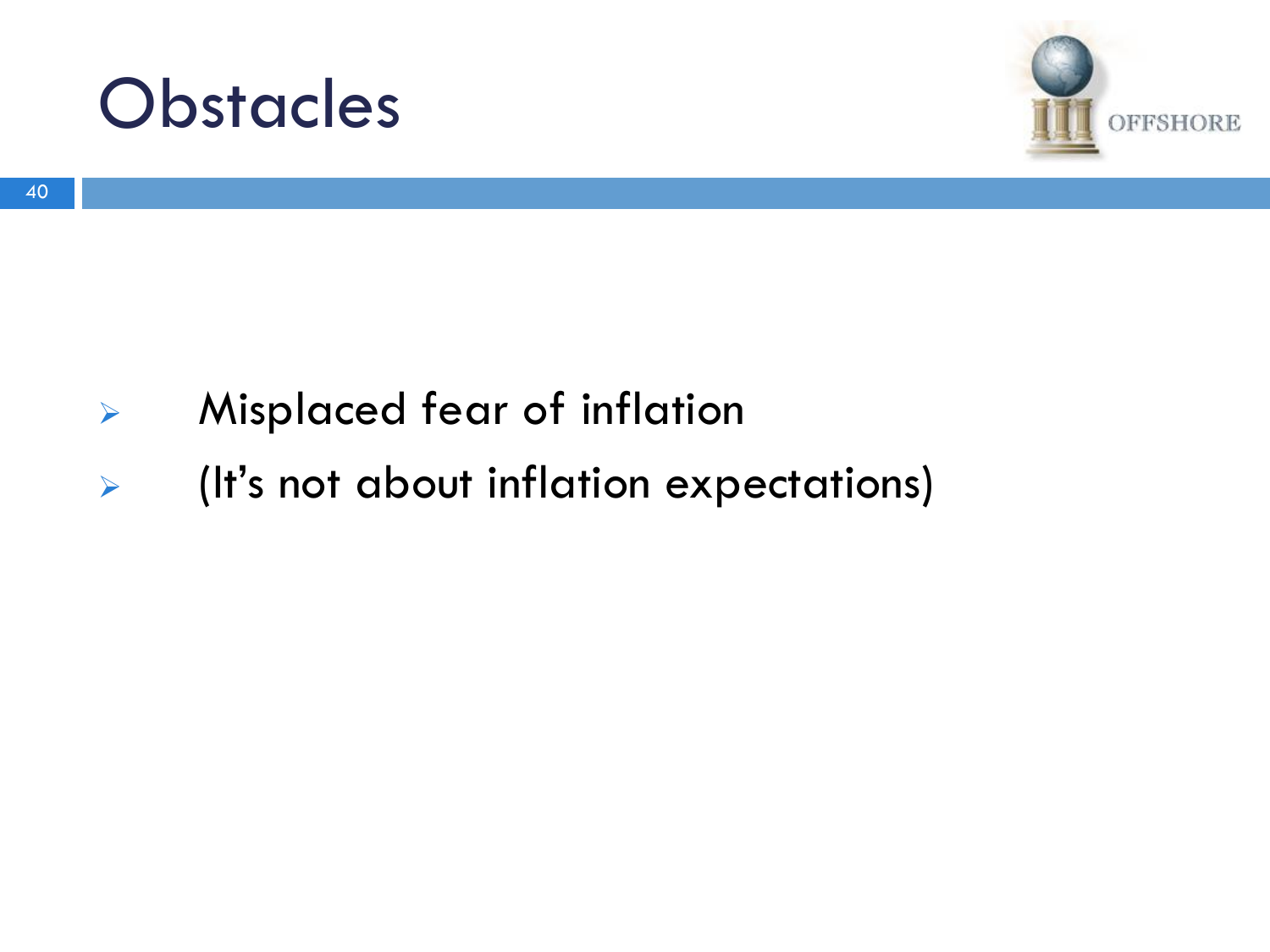#### INFLATION!!!



- Any tax driven currency is a public monopoly
	- Monopolists are what are called 'price setters'
	- $\triangleright$  Therefore, as a point of logic:

 *The price level is necessarily a function of prices paid by the Government when it spends, and/or collateral demanded when it lends*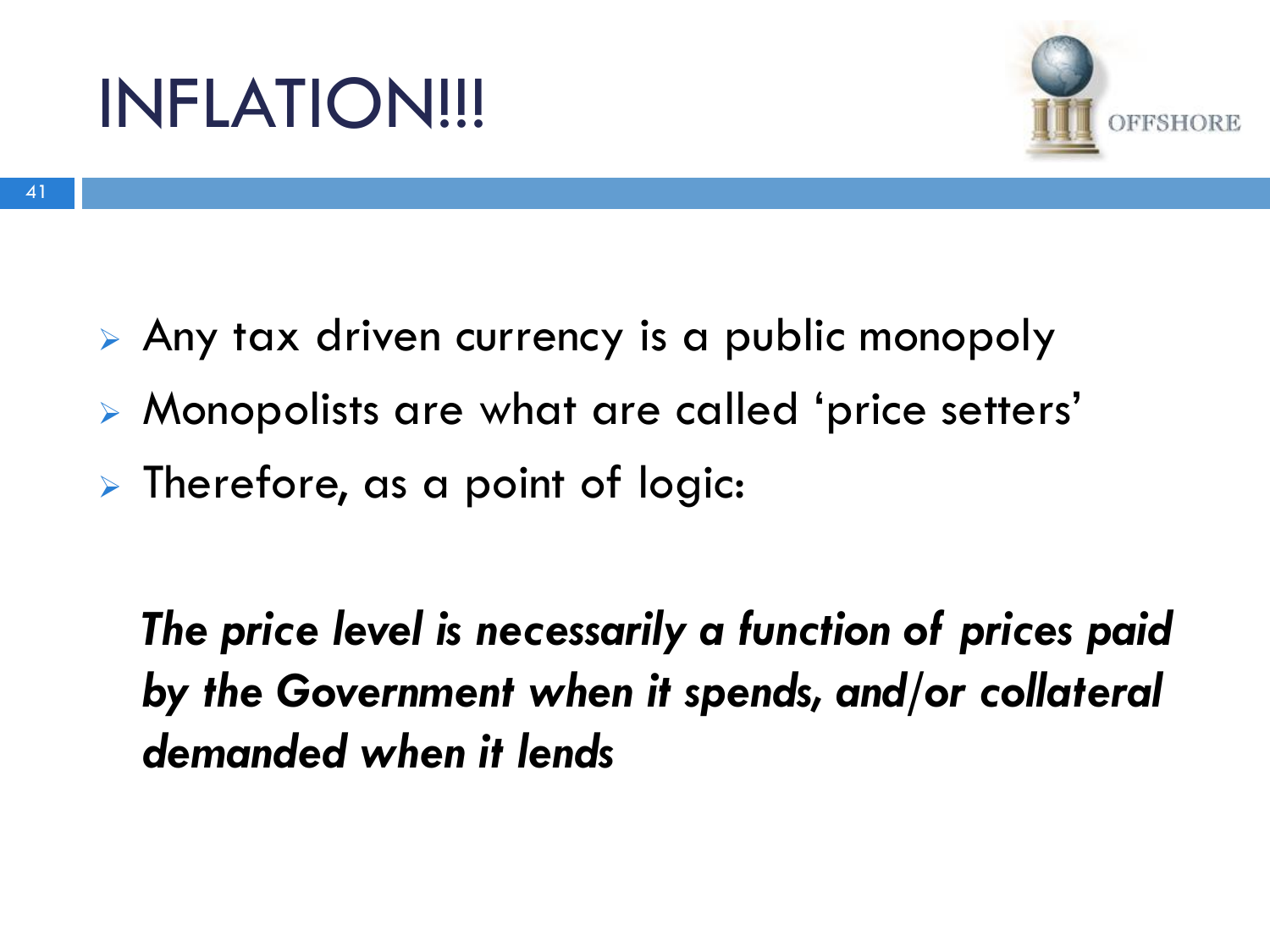# Inflation and the Euro



42

- $\triangleright$  The ECB, the issuer of the euro, does not tax
- > The ECB, for purposes of this analysis, doesn't materially spend euro on goods and services
- **EXP.** The ECB accepts only financial assets as collateral when it lends
- $\triangleright$  This leaves prices paid at the margin by the member nations as the ultimate source of the price level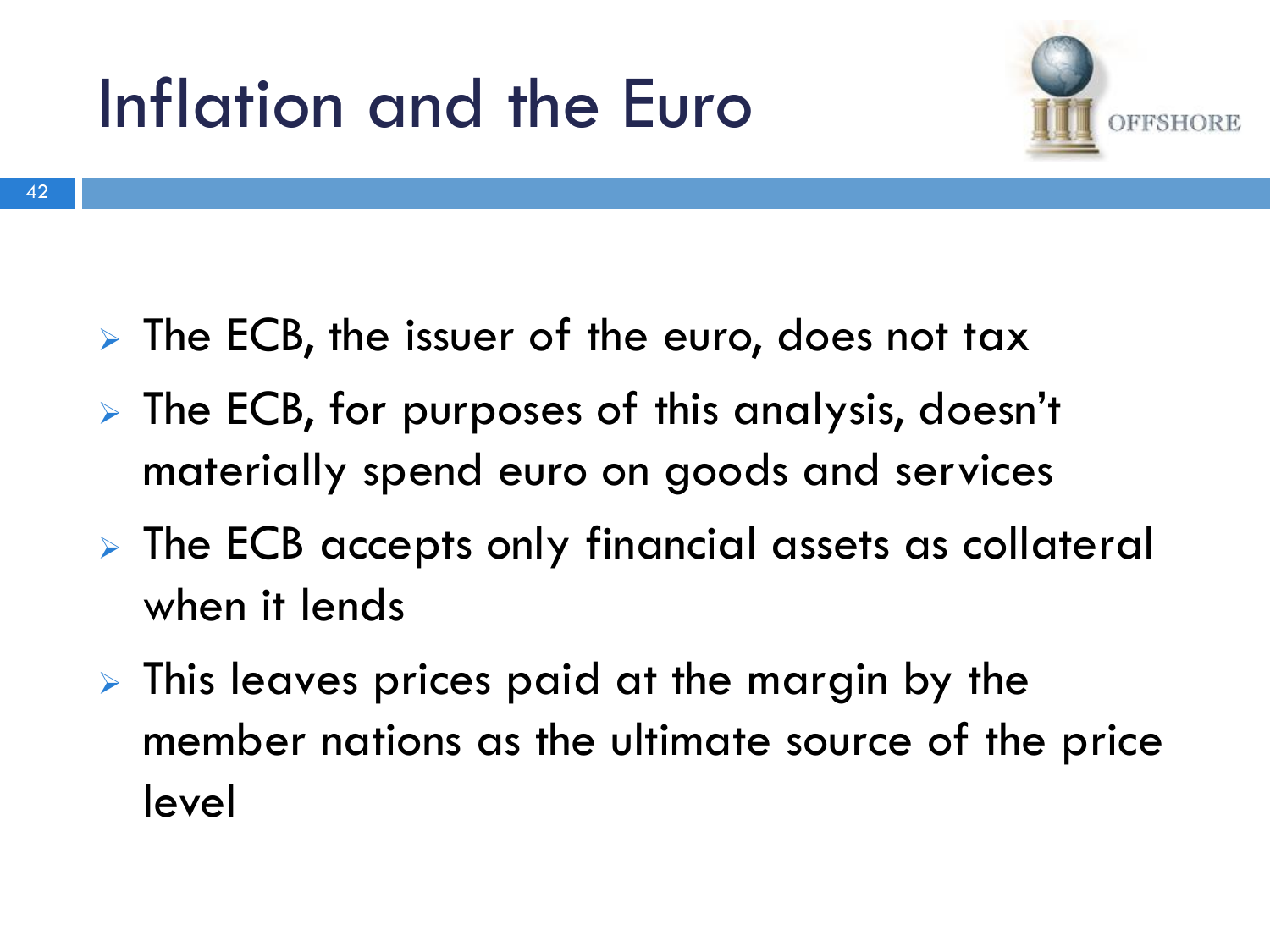



- $\triangleright$  In a market economy only one price need be set, allowing the rest to reflect relative value
	- $\triangleright$  The value of the euro is defined by what the member states pay for labor at the margin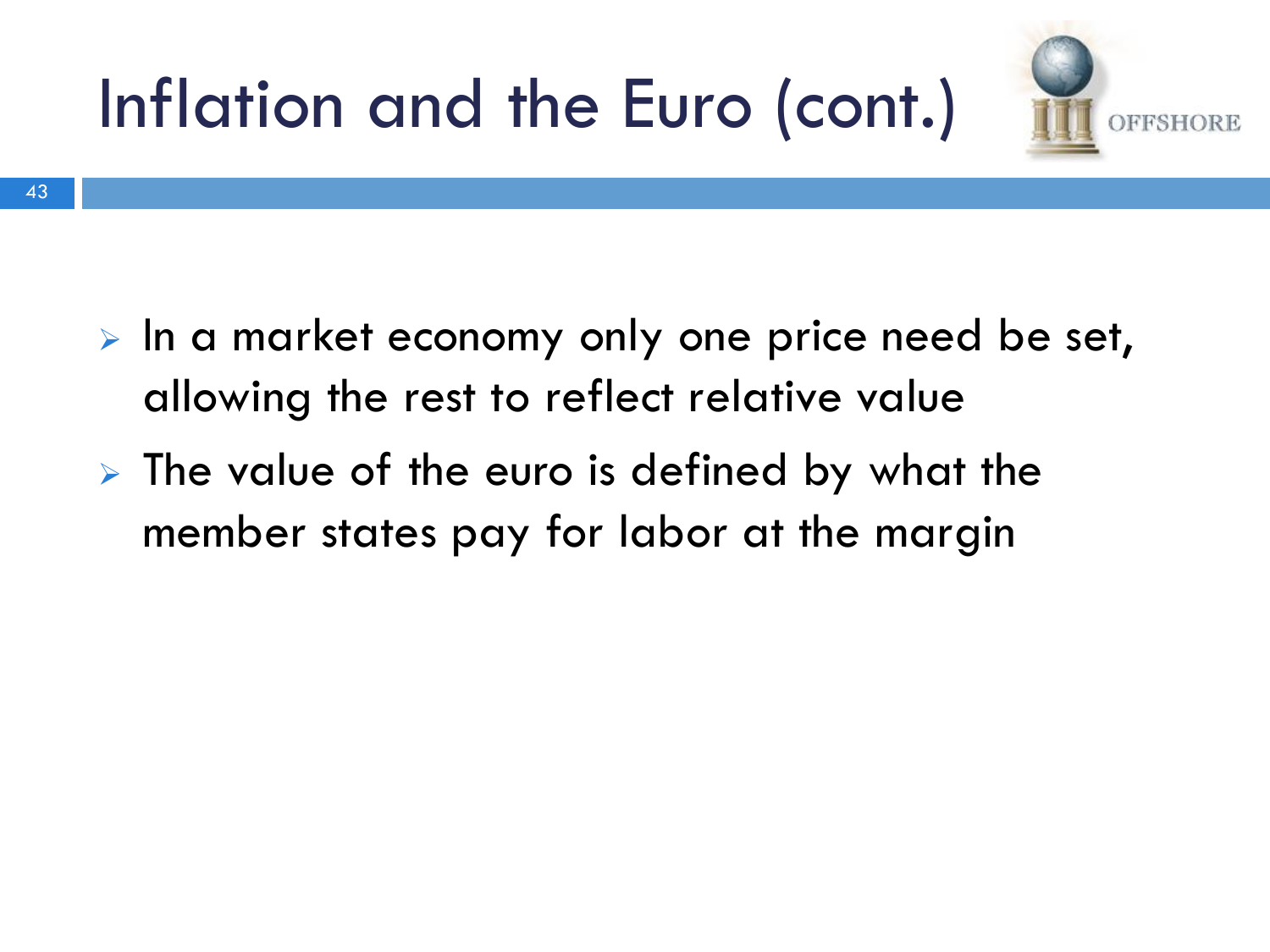



44

- Current fiscal policy is highly deflationary
- **EXTE:** The Greek solution was highly deflationary
- $\triangleright$  It should be no surprise the euro remains relatively strong even with mass exits by portfolio managers
- $\triangleright$  If all taxing in euro ceases, the value of the euro goes to 0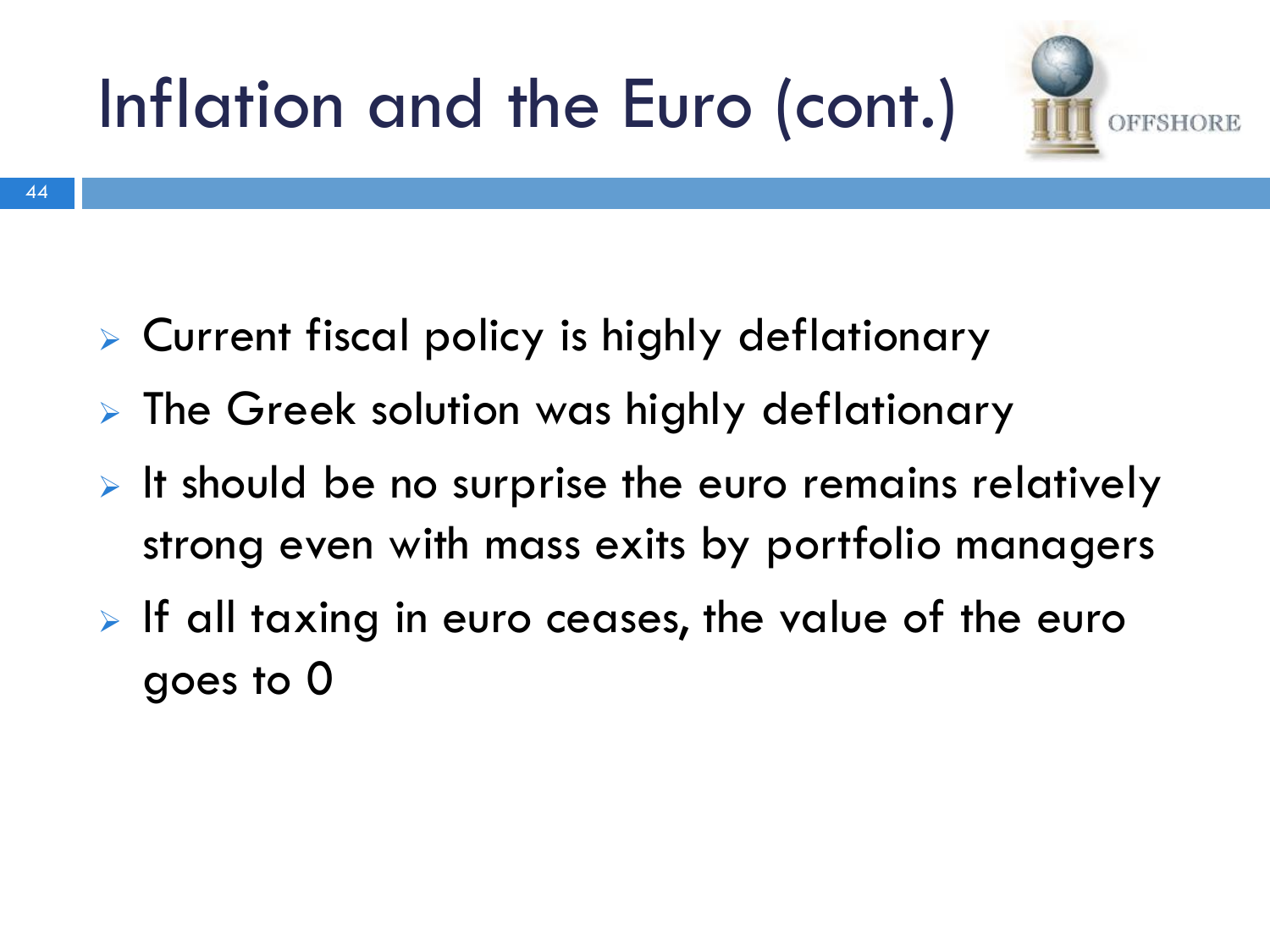Inflation and the Euro (cont.)



- 45
	- Market prices can rise from increased costs or from increased demand
	- Costs include taxes and changes in import prices, including foreign monopolies controlling energy costs
	- $\triangleright$  Increased demand tends to drive up prices when capacity limits are approached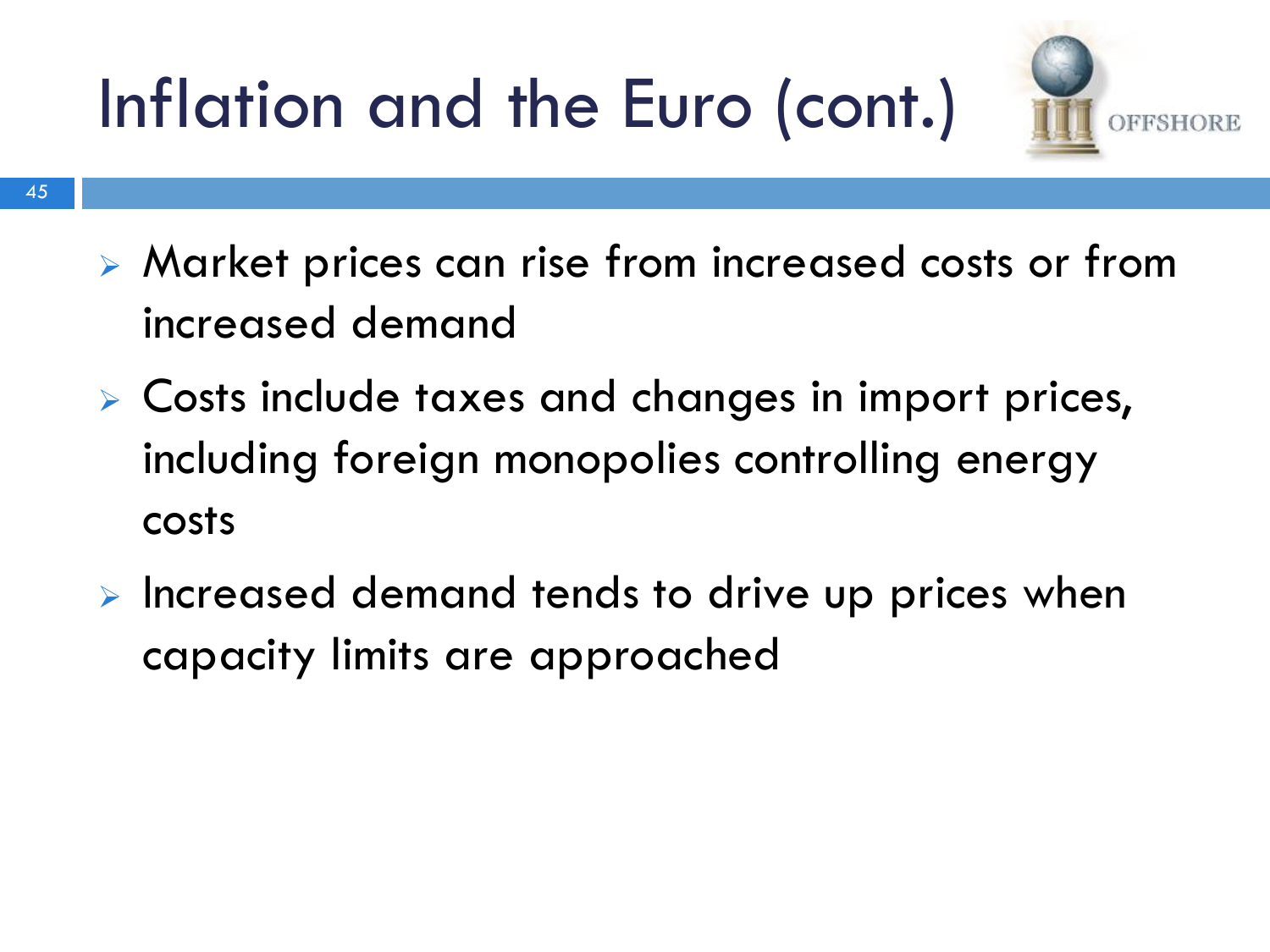# Inflation and the Euro (cont.)



- Monetary aggregates per se do not cause prices to change
- All problematic inflations have been traced to:
	- Deficit spending beyond capacity limits
	- 'Excessive' public sector indexation that drove spending past capacity limits
	- Cessation of taxing authority
- Many currency collapses have led to 'one time adjustments' and not hyper inflation